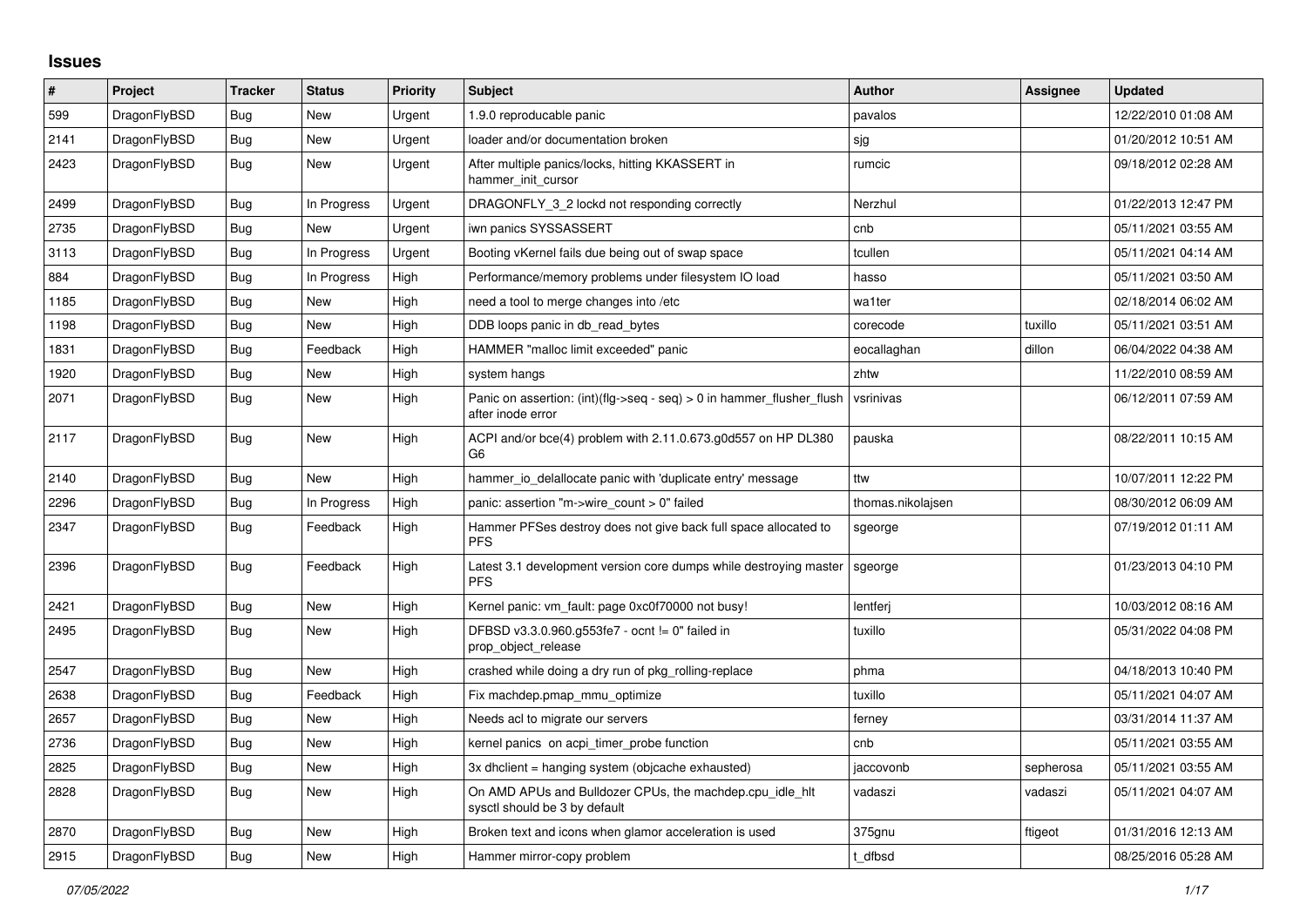| #    | Project      | <b>Tracker</b> | <b>Status</b> | <b>Priority</b> | Subject                                                                                                                                                     | <b>Author</b>     | Assignee  | <b>Updated</b>      |
|------|--------------|----------------|---------------|-----------------|-------------------------------------------------------------------------------------------------------------------------------------------------------------|-------------------|-----------|---------------------|
| 2930 | DragonFlyBSD | <b>Bug</b>     | New           | High            | 'objcache' causes panic during 'nfs readdir'                                                                                                                | tofergus          |           | 07/26/2016 01:09 PM |
| 3111 | DragonFlyBSD | Bug            | In Progress   | High            | Mouse lags every second heavily under X11                                                                                                                   | mneumann          |           | 12/12/2017 09:46 PM |
| 3124 | DragonFlyBSD | <b>Bug</b>     | New           | High            | DragonFlyBSD 5.0.2 with Hammer2 with UEFI install doesn't boot                                                                                              | wiesl             |           | 06/18/2019 05:07 AM |
| 3129 | DragonFlyBSD | <b>Bug</b>     | New           | High            | Kernel panic with 5.2.0 on A2SDi-4C-HLN4F                                                                                                                   | stateless         |           | 04/24/2018 12:50 AM |
| 3194 | DragonFlyBSD | Bug            | <b>New</b>    | High            | Hammer kernel crash on mirror-stream of PFS after upgrade<br>(assertion "cursor->flags &<br>HAMMER_CURSOR_ITERATE_CHECK" failed in<br>hammer_btree_iterate) | Anonymous         |           | 06/29/2019 01:32 PM |
| 3205 | DragonFlyBSD | Bug            | Feedback      | High            | Go compiler net test failing                                                                                                                                | t dfbsd           | tuxillo   | 05/10/2021 02:45 AM |
| 3240 | DragonFlyBSD | <b>Bug</b>     | New           | High            | compile error because of openssl with /usr/dports/security/rhash for<br>mysql 8 install                                                                     | <b>UlasSAYGIN</b> |           | 06/04/2020 08:05 AM |
| 3266 | DragonFlyBSD | Bug            | New           | High            | Filesystems broken due to "KKASSERT(count &<br>TOK_COUNTMASK);"                                                                                             | tkusumi           |           | 03/15/2021 01:21 PM |
| 168  | DragonFlyBSD | <b>Bug</b>     | In Progress   | Normal          | Livelocked limit engaged while trying to setup IPW wireless                                                                                                 | mschacht          | sepherosa | 05/11/2021 04:05 AM |
| 243  | DragonFlyBSD | <b>Bug</b>     | Feedback      | Normal          | weird behavior in the shell                                                                                                                                 | swildner          |           | 05/31/2022 02:51 PM |
| 331  | DragonFlyBSD | <b>Bug</b>     | In Progress   | Normal          | ftpsesame (aka Bridging S01E03)                                                                                                                             | bastyaelvtars     |           | 03/09/2013 12:28 PM |
| 341  | DragonFlyBSD | <b>Bug</b>     | New           | Normal          | Vinum erroneously repors devices as busy                                                                                                                    | corecode          | swildner  | 01/21/2012 04:50 AM |
| 570  | DragonFlyBSD | <b>Bug</b>     | Feedback      | Normal          | 1.8.x: ACPI problems                                                                                                                                        | qhwt+dfly         |           | 06/02/2014 03:45 AM |
| 604  | DragonFlyBSD | <b>Bug</b>     | In Progress   | Normal          | 1.8.1-RELEASE - clock runs fast on mainboard ASUS P5A-B                                                                                                     | yeti              |           | 05/11/2021 03:55 AM |
| 731  | DragonFlyBSD | <b>Bug</b>     | New           | Normal          | system freeze on "slice too large"                                                                                                                          | corecode          | tuxillo   | 06/25/2022 04:01 AM |
| 742  | DragonFlyBSD | Bug            | In Progress   | Normal          | umount problems with multiple mounts                                                                                                                        | corecode          | tuxillo   | 06/25/2022 04:02 AM |
| 781  | DragonFlyBSD | <b>Bug</b>     | In Progress   | Normal          | fdisk uses wrong geometry on usb flash drives                                                                                                               | corecode          | tuxillo   | 05/11/2021 03:50 AM |
| 806  | DragonFlyBSD | <b>Bug</b>     | Feedback      | Normal          | boot error on MacBook                                                                                                                                       | tralamazza        |           | 06/04/2022 05:28 AM |
| 846  | DragonFlyBSD | <b>Bug</b>     | Feedback      | Normal          | USB bugs:usb mouse can't used!                                                                                                                              | frankning         |           | 01/15/2015 08:36 AM |
| 847  | DragonFlyBSD | <b>Bug</b>     | Feedback      | Normal          | processes getting stuck on mount point                                                                                                                      | corecode          | tuxillo   | 05/11/2021 03:50 AM |
| 901  | DragonFlyBSD | <b>Bug</b>     | Feedback      | Normal          | route show needs to get data from all cpus                                                                                                                  | corecode          | tuxillo   | 05/11/2021 03:50 AM |
| 911  | DragonFlyBSD | <b>Bug</b>     | Feedback      | Normal          | kldload/kernel linker can exceed malloc reserve and panic system                                                                                            | corecode          | tuxillo   | 05/11/2021 03:51 AM |
| 979  | DragonFlyBSD | <b>Bug</b>     | Feedback      | Normal          | Failure-prone USB mass storage (SB600? msdosfs? CAM?)                                                                                                       | floid             |           | 01/15/2015 08:38 AM |
| 989  | DragonFlyBSD | <b>Bug</b>     | New           | Normal          | installer/fdisk trouble with wrapped values                                                                                                                 | Discodestroyer    |           | 02/18/2014 06:27 AM |
| 998  | DragonFlyBSD | <b>Bug</b>     | In Progress   | Normal          | Unconfiguring a vn while it is mounted                                                                                                                      | rumcic            | tuxillo   | 05/11/2021 04:00 AM |
| 1030 | DragonFlyBSD | <b>Bug</b>     | In Progress   | Normal          | msdosfs umount panic                                                                                                                                        | corecode          | tuxillo   | 05/11/2021 03:51 AM |
| 1101 | DragonFlyBSD | <b>Bug</b>     | Feedback      | Normal          | ohci related panic                                                                                                                                          | polachok          |           | 05/11/2021 04:00 AM |
| 1144 | DragonFlyBSD | <b>Bug</b>     | Feedback      | Normal          | Incorrect clock under KVM                                                                                                                                   | msylvan           |           | 03/09/2013 01:17 PM |
| 1181 | DragonFlyBSD | <b>Bug</b>     | In Progress   | Normal          | ACX111 panic                                                                                                                                                | elekktretterr     |           | 05/11/2021 04:00 AM |
| 1192 | DragonFlyBSD | Submit         | New           | Normal          | KKASSERTs in sys/kern/uipc_{msg,socket}.c are too strict                                                                                                    | rumcic            |           | 05/11/2021 04:07 AM |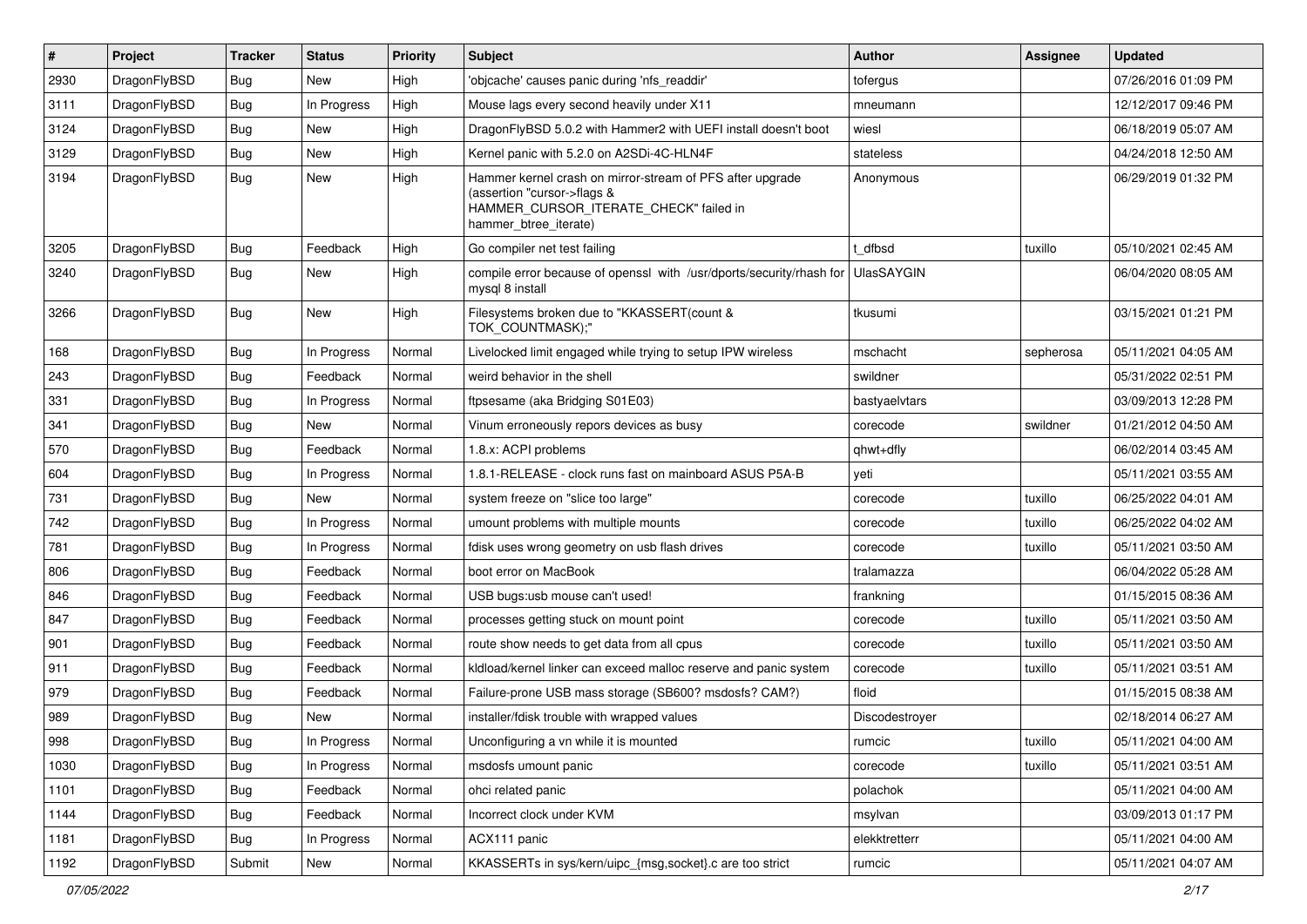| #    | Project      | <b>Tracker</b> | <b>Status</b> | <b>Priority</b> | <b>Subject</b>                                                                                                                                            | Author         | Assignee | <b>Updated</b>      |
|------|--------------|----------------|---------------|-----------------|-----------------------------------------------------------------------------------------------------------------------------------------------------------|----------------|----------|---------------------|
| 1193 | DragonFlyBSD | Bug            | <b>New</b>    | Normal          | kernel doesn't recognize cdrom drive                                                                                                                      | nonsolosoft    |          | 01/25/2014 09:11 PM |
| 1194 | DragonFlyBSD | Bug            | <b>New</b>    | Normal          | SCSI errors while trying to copy photos from my camera                                                                                                    | elekktretterr  |          | 01/14/2015 04:39 PM |
| 1218 | DragonFlyBSD | <b>Bug</b>     | In Progress   | Normal          | panic: assertion: $error == 0$ in hammer start transaction                                                                                                | rumcic         |          | 05/11/2021 04:00 AM |
| 1246 | DragonFlyBSD | Bug            | New           | Normal          | bad resolution (monitor desync) with livedvd                                                                                                              | Przem0l        |          | 02/18/2014 06:29 AM |
| 1249 | DragonFlyBSD | <b>Bug</b>     | Feedback      | Normal          | panic: ffs vfree: freeing free inode                                                                                                                      | rumcic         |          | 03/10/2013 05:13 AM |
| 1250 | DragonFlyBSD | <b>Bug</b>     | Feedback      | Normal          | Panic upon plugging an USB flash drive into the machine                                                                                                   | rumcic         |          | 03/10/2013 05:17 AM |
| 1282 | DragonFlyBSD | <b>Bug</b>     | Feedback      | Normal          | panic (trap 12) when booting SMP kernel on Atom 330 (dual core)                                                                                           | tomaz.borstnar |          | 05/11/2021 04:00 AM |
| 1287 | DragonFlyBSD | <b>Bug</b>     | Feedback      | Normal          | altg configuration doesn't work                                                                                                                           | corecode       | tuxillo  | 05/11/2021 03:51 AM |
| 1293 | DragonFlyBSD | Bug            | New           | Normal          | 2.2.1-REL Installer Request                                                                                                                               | mk             | tuxillo  | 05/11/2021 04:00 AM |
| 1302 | DragonFlyBSD | Bug            | In Progress   | Normal          | Checkpoint regression?                                                                                                                                    | sjg            | sjg      | 07/10/2013 05:22 PM |
| 1307 | DragonFlyBSD | <b>Bug</b>     | In Progress   | Normal          | hammer tid -2 shows unexpected result                                                                                                                     | corecode       |          | 10/18/2016 05:29 PM |
| 1330 | DragonFlyBSD | Bug            | Feedback      | Normal          | Hammer, usb disk, SYNCHRONIZE CACHE failure                                                                                                               | josepht        |          | 06/02/2014 04:56 AM |
| 1332 | DragonFlyBSD | Bug            | Feedback      | Normal          | DFBSD 2.2 - Booting usbcdrom/usbsticks on thinkpad hangs on<br>"BTX Halted"                                                                               | tuxillo        |          | 05/11/2021 04:00 AM |
| 1336 | DragonFlyBSD | Bug            | In Progress   | Normal          | Still looking for reports of missed directory entries w/ HAMMER                                                                                           | dillon         |          | 05/11/2021 04:00 AM |
| 1368 | DragonFlyBSD | <b>Bug</b>     | In Progress   | Normal          | suspend signal race?                                                                                                                                      | qhwt+dfly      |          | 05/11/2021 03:51 AM |
| 1387 | DragonFlyBSD | Bug            | Feedback      | Normal          | zero-size malloc and ps: kvm_getprocs: Bad address                                                                                                        | qhwt+dfly      |          | 05/11/2021 04:00 AM |
| 1390 | DragonFlyBSD | <b>Bug</b>     | In Progress   | Normal          | Use id_t type for {get,set}priority()                                                                                                                     | Anonymous      | tuxillo  | 07/05/2019 02:18 AM |
| 1397 | DragonFlyBSD | Bug            | Feedback      | Normal          | jobs -I output inconsistency when called from script                                                                                                      | Anonymous      | tuxillo  | 05/15/2022 05:07 AM |
| 1398 | DragonFlyBSD | Submit         | In Progress   | Normal          | hdestroy(3) restricts hash key to point to malloc'ed space                                                                                                | Anonymous      |          | 08/20/2021 04:06 PM |
| 1411 | DragonFlyBSD | <b>Bug</b>     | Feedback      | Normal          | Burning doesn't work with ahci(4)                                                                                                                         | hasso          | dillon   | 05/11/2021 04:00 AM |
| 1429 | DragonFlyBSD | <b>Bug</b>     | Feedback      | Normal          | vkernel bug - "mfree: m->m_nextpkt != NULL"                                                                                                               | dillon         |          | 05/11/2021 04:00 AM |
| 1430 | DragonFlyBSD | <b>Bug</b>     | <b>New</b>    | Normal          | Buggy w(1)?                                                                                                                                               | hasso          | alexh    | 11/24/2010 08:09 AM |
| 1440 | DragonFlyBSD | <b>Bug</b>     | New           | Normal          | ptrace/gdb doesn't work after process blocks SIGTRAP                                                                                                      | corecode       | tuxillo  | 05/11/2021 03:52 AM |
| 1442 | DragonFlyBSD | Bug            | New           | Normal          | blocking SIGSEGV and triggering a segment violation produces an<br>all CPU consuming process                                                              | corecode       | tuxillo  | 05/11/2021 03:52 AM |
| 1448 | DragonFlyBSD | Bug            | Feedback      | Normal          | panic: assertion: _tp->tt_msg->tt_cpuid == mycpuid in<br>tcp_callout_active tcp_output tcp_usr_send netmsg_pru_send<br>netmsg_service tcpmsg_service_loop | dillon         |          | 05/11/2021 04:00 AM |
| 1454 | DragonFlyBSD | <b>Bug</b>     | Feedback      | Normal          | Unable to boot from external USB DVD drive                                                                                                                | elekktretterr  |          | 05/11/2021 04:01 AM |
| 1456 | DragonFlyBSD | <b>Bug</b>     | Feedback      | Normal          | Microsoft wireless desktop problems                                                                                                                       | elekktretterr  |          | 01/15/2015 08:34 AM |
| 1463 | DragonFlyBSD | <b>Bug</b>     | New           | Normal          | Mountroot before drives are initialized                                                                                                                   | elekktretterr  |          | 12/07/2010 01:30 PM |
| 1469 | DragonFlyBSD | <b>Bug</b>     | In Progress   | Normal          | Hammer history security concern                                                                                                                           | corecode       | tuxillo  | 05/11/2021 03:52 AM |
| 1474 | DragonFlyBSD | <b>Bug</b>     | New           | Normal          | ithread 1 unexpectedly rescheduled                                                                                                                        | corecode       | tuxillo  | 05/11/2021 03:52 AM |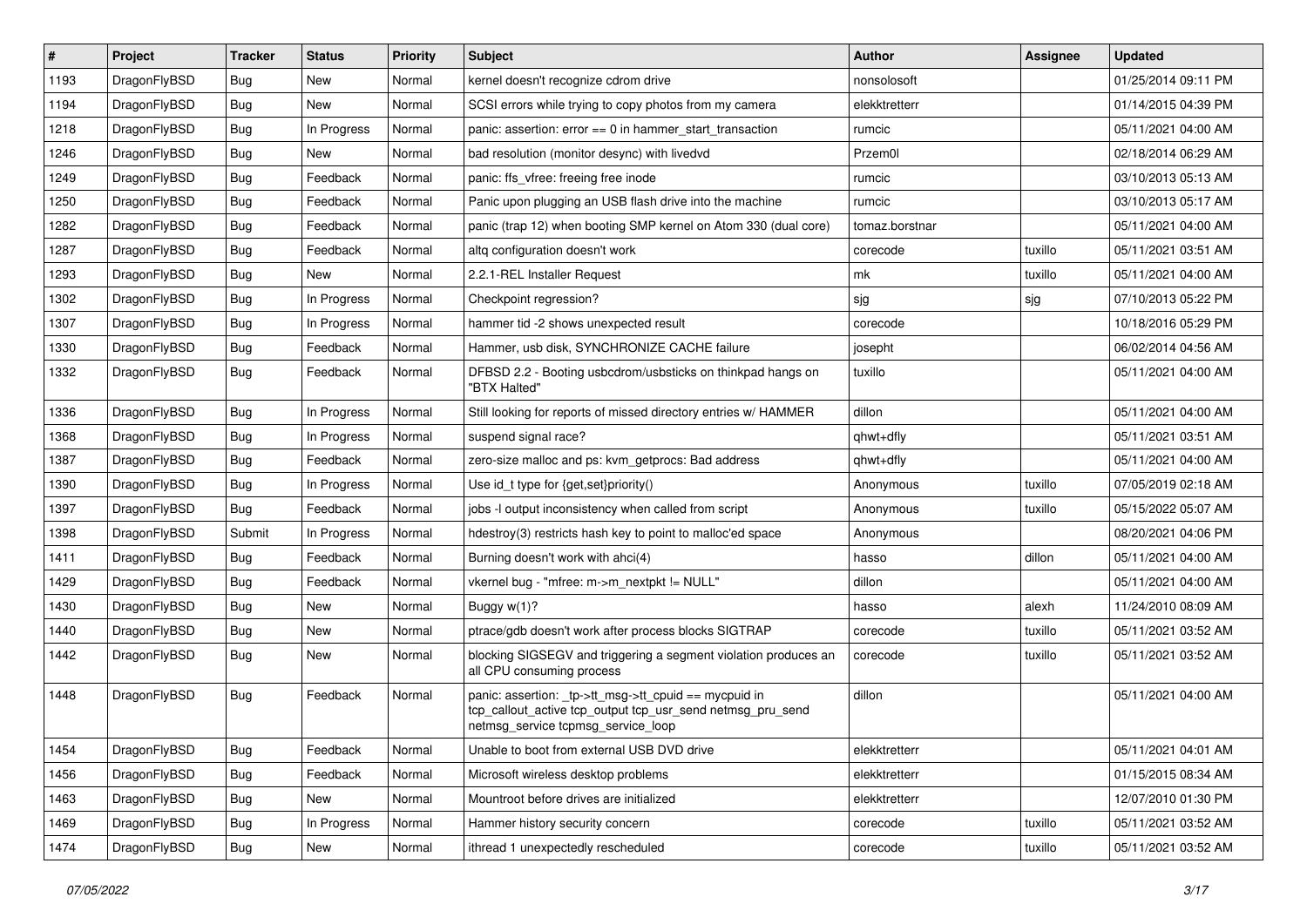| $\#$ | Project      | <b>Tracker</b> | <b>Status</b> | <b>Priority</b> | Subject                                                                                         | Author         | <b>Assignee</b> | <b>Updated</b>      |
|------|--------------|----------------|---------------|-----------------|-------------------------------------------------------------------------------------------------|----------------|-----------------|---------------------|
| 1475 | DragonFlyBSD | <b>Bug</b>     | In Progress   | Normal          | kernel blocks with low memory and syscons setting a high res mode<br>' scrollback               | corecode       | tuxillo         | 05/11/2021 03:52 AM |
| 1481 | DragonFlyBSD | <b>Bug</b>     | Feedback      | Normal          | panic: assertion: kva_p(buf) in soopt_from_kbuf (after ipfw pipe<br>show, 2.2.1-R)              | combiner       |                 | 05/11/2021 04:01 AM |
| 1486 | DragonFlyBSD | <b>Bug</b>     | Feedback      | Normal          | Interrupt storm related to SATA DVD device                                                      | hasso          |                 | 05/11/2021 04:01 AM |
| 1489 | DragonFlyBSD | <b>Bug</b>     | Feedback      | Normal          | panic: ufs dirbad: bad dir                                                                      | rumcic         |                 | 03/10/2013 04:34 AM |
| 1502 | DragonFlyBSD | <b>Bug</b>     | In Progress   | Normal          | Lock while deleting files from nohistory HAMMER directories                                     | hasso          |                 | 03/10/2013 04:28 AM |
| 1521 | DragonFlyBSD | <b>Bug</b>     | Feedback      | Normal          | amd64 2.4 livecd won't mount root at boot                                                       | bolapara       |                 | 01/28/2018 03:45 AM |
| 1525 | DragonFlyBSD | <b>Bug</b>     | <b>New</b>    | Normal          | boehm-gc problems                                                                               | hasso          |                 | 10/13/2012 07:13 PM |
| 1528 | DragonFlyBSD | Bug            | In Progress   | Normal          | ktrace does not show proper return values for pipe(2)                                           | corecode       | tuxillo         | 05/11/2021 03:52 AM |
| 1547 | DragonFlyBSD | <b>Bug</b>     | In Progress   | Normal          | disklabel64 automatic sizing                                                                    | corecode       | tuxillo         | 05/11/2021 03:52 AM |
| 1556 | DragonFlyBSD | Bug            | <b>New</b>    | Normal          | many processes stuck in "hmrrcm", system unusable                                               | corecode       | tuxillo         | 05/11/2021 03:52 AM |
| 1559 | DragonFlyBSD | <b>Bug</b>     | New           | Normal          | kernel trap                                                                                     | phma           |                 | 11/27/2021 08:43 AM |
| 1560 | DragonFlyBSD | <b>Bug</b>     | Feedback      | Normal          | Unable to modify partition table on ThinkPad T61p during install                                | rehsack        |                 | 01/15/2015 08:57 AM |
| 1563 | DragonFlyBSD | Bug            | Feedback      | Normal          | reset(1) doesn't reset terminal to the defaults                                                 | hasso          |                 | 03/10/2013 04:17 AM |
| 1577 | DragonFlyBSD | Bug            | Feedback      | Normal          | panic: assertion: leaf->base.obj_id == ip->obj_id in<br>hammer_ip_delete_range                  | qhwt+dfly      |                 | 05/11/2021 04:01 AM |
| 1579 | DragonFlyBSD | <b>Bug</b>     | Feedback      | Normal          | dfly 2.4.1 does not like HP DL360G4p and Smart Array 6400 with<br>MSA20                         | tomaz.borstnar | tuxillo         | 06/02/2014 02:44 PM |
| 1580 | DragonFlyBSD | Bug            | Feedback      | Normal          | Panic (Fatal trap 12: page fault while in kernel mode) while playing<br>with pf and netif names | rumcic         |                 | 12/21/2018 01:21 AM |
| 1583 | DragonFlyBSD | Bug            | In Progress   | Normal          | panic: assertion: cursor->trans->sync_lock_refs > 0 in<br>hammer_recover_cursor                 | corecode       | tuxillo         | 05/11/2021 03:53 AM |
| 1584 | DragonFlyBSD | Bug            | In Progress   | Normal          | can't use ssh from jail: debug1: read_passphrase: can't open<br>/dev/tty: Device busy           | corecode       | tuxillo         | 05/11/2021 03:53 AM |
| 1587 | DragonFlyBSD | <b>Bug</b>     | Feedback      | Normal          | can't gdb across fork                                                                           | corecode       | tuxillo         | 05/11/2021 03:54 AM |
| 1591 | DragonFlyBSD | <b>Bug</b>     | Feedback      | Normal          | Lenovo X301 hangs with AHCI Driver CMD TIMEOUT<br>STS=d0 <bsy></bsy>                            | eocallaghan    |                 | 05/11/2021 04:05 AM |
| 1592 | DragonFlyBSD | <b>Bug</b>     | Feedback      | Normal          | AcpiOSUnmapMemory: Warning, deallocation did not track<br>allocation.                           | eocallaghan    |                 | 06/02/2014 07:45 AM |
| 1593 | DragonFlyBSD | <b>Bug</b>     | Feedback      | Normal          | panic: assertion: $\cosh = a$ p->ap err $\cosh$ in ahci put err $\cosh$                         | ftigeot        | ftigeot         | 05/15/2022 05:09 AM |
| 1594 | DragonFlyBSD | Bug            | New           | Normal          | Kernel panic during boot from Live CD on Dell E6400                                             | bodie          |                 | 05/11/2021 03:54 AM |
| 1613 | DragonFlyBSD | Bug            | Feedback      | Normal          | USB Keyboard not working on master                                                              | elekktretterr  |                 | 05/11/2021 04:05 AM |
| 1618 | DragonFlyBSD | <b>Bug</b>     | Feedback      | Normal          | collision for 'struct pmap' when using RPC and <sys user.h=""></sys>                            | carenas        |                 | 05/11/2021 04:05 AM |
| 1634 | DragonFlyBSD | <b>Bug</b>     | New           | Normal          | panic: spin_lock: 0xe4ad1320, indefinitive wait!                                                | elekktretterr  |                 | 01/19/2015 03:21 AM |
| 1661 | DragonFlyBSD | <b>Bug</b>     | In Progress   | Normal          | panic on password entry mount smb filesystem                                                    | vsrinivas      |                 | 11/27/2021 08:29 AM |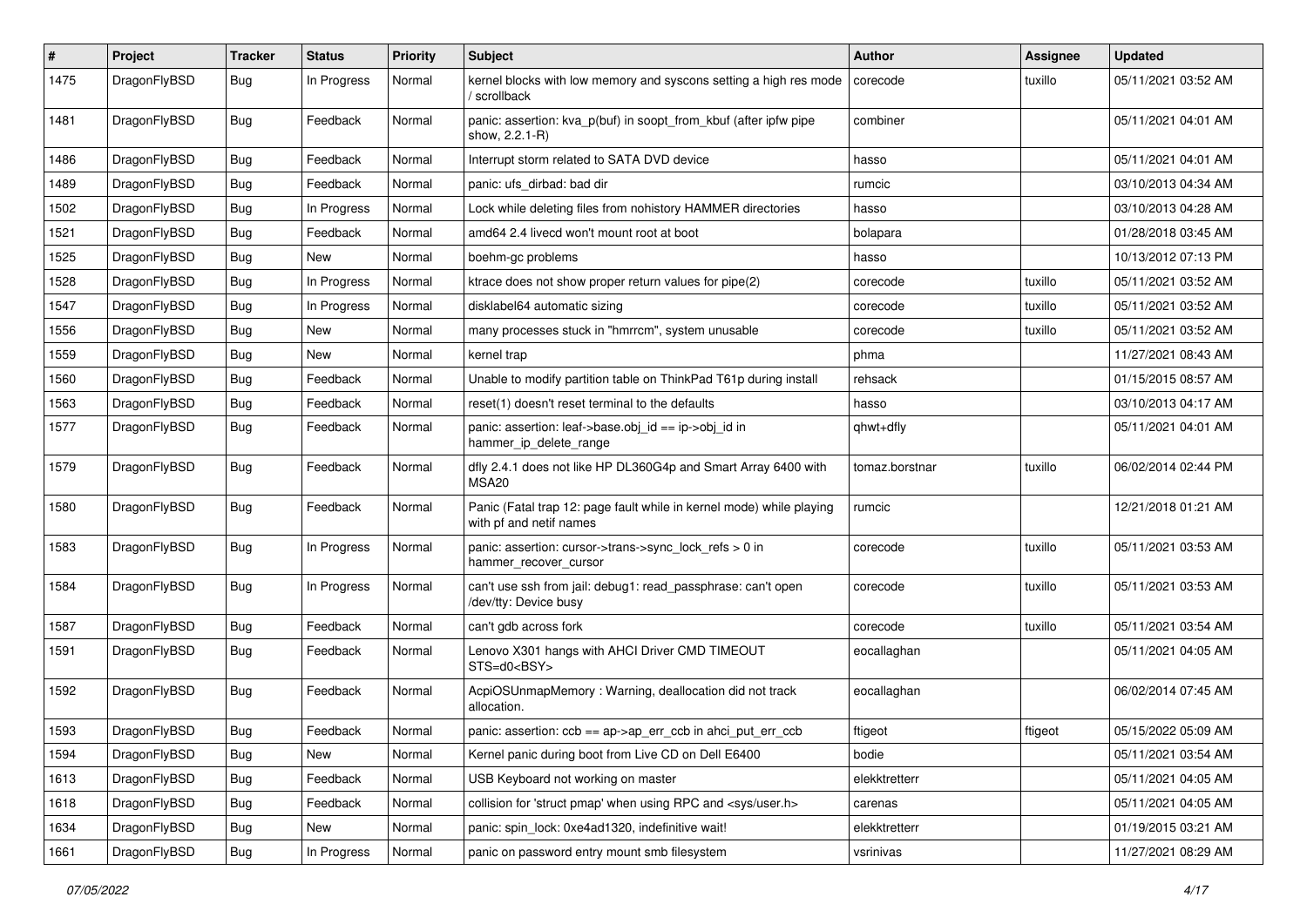| $\vert$ # | Project      | <b>Tracker</b> | <b>Status</b> | <b>Priority</b> | <b>Subject</b>                                                                            | Author           | <b>Assignee</b> | <b>Updated</b>      |
|-----------|--------------|----------------|---------------|-----------------|-------------------------------------------------------------------------------------------|------------------|-----------------|---------------------|
| 1668      | DragonFlyBSD | Bug            | Feedback      | Normal          | Power button not working                                                                  | elekktretterr    |                 | 03/10/2013 06:22 AM |
| 1669      | DragonFlyBSD | <b>Bug</b>     | In Progress   | Normal          | Drive wont open using button                                                              | elekktretterr    |                 | 02/29/2012 12:05 PM |
| 1672      | DragonFlyBSD | <b>Bug</b>     | Feedback      | Normal          | panic (trap 12) around btree_search() in 2.4.1-RELEASE                                    | floid            |                 | 01/19/2015 03:36 AM |
| 1695      | DragonFlyBSD | Bug            | <b>New</b>    | Normal          | NFS-related system breakdown                                                              | Anonymous        |                 | 04/10/2014 12:35 AM |
| 1700      | DragonFlyBSD | Submit         | In Progress   | Normal          | skip boot2 menu on <enter></enter>                                                        | Johannes.Hofmann | tuxillo         | 05/15/2022 08:35 AM |
| 1717      | DragonFlyBSD | Bug            | Feedback      | Normal          | HAMMER panic in hammer cursor down()                                                      | josepht1         |                 | 05/11/2021 04:05 AM |
| 1718      | DragonFlyBSD | Bug            | Feedback      | Normal          | IDE disk drive not detected by x86 64 2.6.1 Live CD                                       | bcox             |                 | 11/27/2021 08:25 AM |
| 1727      | DragonFlyBSD | Bug            | Feedback      | Normal          | CD boot panic (2.6.1) (usb?)                                                              | kiril            |                 | 05/15/2022 05:10 AM |
| 1744      | DragonFlyBSD | <b>Bug</b>     | In Progress   | Normal          | HAMMER fsstress panic in hammer_setup_child_callback                                      | vsrinivas        |                 | 05/11/2021 04:05 AM |
| 1745      | DragonFlyBSD | <b>Bug</b>     | Feedback      | Normal          | kmalloc panic                                                                             | josepht          |                 | 05/11/2021 04:05 AM |
| 1749      | DragonFlyBSD | Bug            | In Progress   | Normal          | HAMMER fsstress panic in hammer_flush_inode_core<br>'ip->flush_state != HAMMER_FST_FLUSH' | vsrinivas        |                 | 05/11/2021 04:06 AM |
| 1769      | DragonFlyBSD | <b>Bug</b>     | New           | Normal          | panic: assertion: _tp->tt_msg->tt_cpuid == mycpuid in<br>tcp_callout_active               | pavalos          | sjg             | 05/15/2022 11:07 AM |
| 1774      | DragonFlyBSD | Bug            | New           | Normal          | New IP header cleanup branch available for testing                                        | dillon           |                 | 05/15/2022 10:59 AM |
| 1786      | DragonFlyBSD | Bug            | <b>New</b>    | Normal          | Calling NULL function pointer initiates panic loop                                        | sjg              |                 | 10/11/2010 05:28 PM |
| 1818      | DragonFlyBSD | <b>Bug</b>     | <b>New</b>    | Normal          | panic: Bad tailg NEXT (kgueue issue ?)                                                    | ftigeot          |                 | 05/15/2022 11:40 AM |
| 1824      | DragonFlyBSD | <b>Bug</b>     | Feedback      | Normal          | kernel panic, x86, 2.7.3.859.ge5104                                                       | akirchhoff135014 |                 | 03/10/2013 07:49 AM |
| 1826      | DragonFlyBSD | <b>Bug</b>     | New           | Normal          | panic during boot: assertion so->so_port  in tcp_input                                    | ftigeot          |                 | 05/15/2022 11:05 AM |
| 1836      | DragonFlyBSD | Bug            | <b>New</b>    | Normal          | Incorrect TCP checksum show up in tcpdump                                                 | robgar1          |                 | 05/15/2022 11:22 AM |
| 1850      | DragonFlyBSD | Bug            | New           | Normal          | volume-add on hammer root fs panic                                                        | Johannes.Hofmann |                 | 04/18/2019 04:27 AM |
| 1860      | DragonFlyBSD | <b>Bug</b>     | Feedback      | Normal          | Panic while creating UFS fs on vn(4) for initrd                                           | matthias         |                 | 02/29/2012 07:16 AM |
| 1861      | DragonFlyBSD | <b>Bug</b>     | <b>New</b>    | Normal          | panic via kprintf (lockmgr called in a hard section)                                      | vsrinivas        |                 | 10/11/2010 12:56 AM |
| 1867      | DragonFlyBSD | <b>Bug</b>     | <b>New</b>    | Normal          | it(4) motherboard and fan problems                                                        | tuxillo          |                 | 07/08/2011 10:48 AM |
| 1873      | DragonFlyBSD | Bug            | New           | Normal          | Panic upon usb mouse detach and reattaching                                               | rumcic           |                 | 02/01/2011 09:53 AM |
| 1874      | DragonFlyBSD | <b>Bug</b>     | <b>New</b>    | Normal          | mpd listening on all IPs, accepting only on one                                           | rumcic           |                 | 05/08/2011 01:01 PM |
| 1876      | DragonFlyBSD | <b>Bug</b>     | New           | Normal          | devfs in jail + logging out from console(ttyv1+) -> panic                                 | qhwt.dfly        | tuxillo         | 05/31/2022 03:24 PM |
| 1877      | DragonFlyBSD | Bug            | <b>New</b>    | Normal          | Freeze during 1st hammer cleanup after new install                                        | elekktretterr    |                 | 05/15/2022 11:43 AM |
| 1884      | DragonFlyBSD | <b>Bug</b>     | New           | Normal          | System completely freezes while listening music (devbuf: malloc<br>limit exceeded)        | shamaz           |                 | 01/24/2011 05:00 PM |
| 1899      | DragonFlyBSD | <b>Bug</b>     | New           | Normal          | Keyboard doesn't work                                                                     | fransm           |                 | 05/15/2022 03:32 PM |
| 1907      | DragonFlyBSD | <b>Bug</b>     | New           | Normal          | Hammer crash in hammer flusher flush()                                                    | swildner         |                 | 11/11/2010 05:07 AM |
| 1913      | DragonFlyBSD | Bug            | New           | Normal          | panic: assertion: ip->flush_state != HAMMER_FST_FLUSH in<br>hammer flush inode core       | swildner         |                 | 11/20/2010 05:27 PM |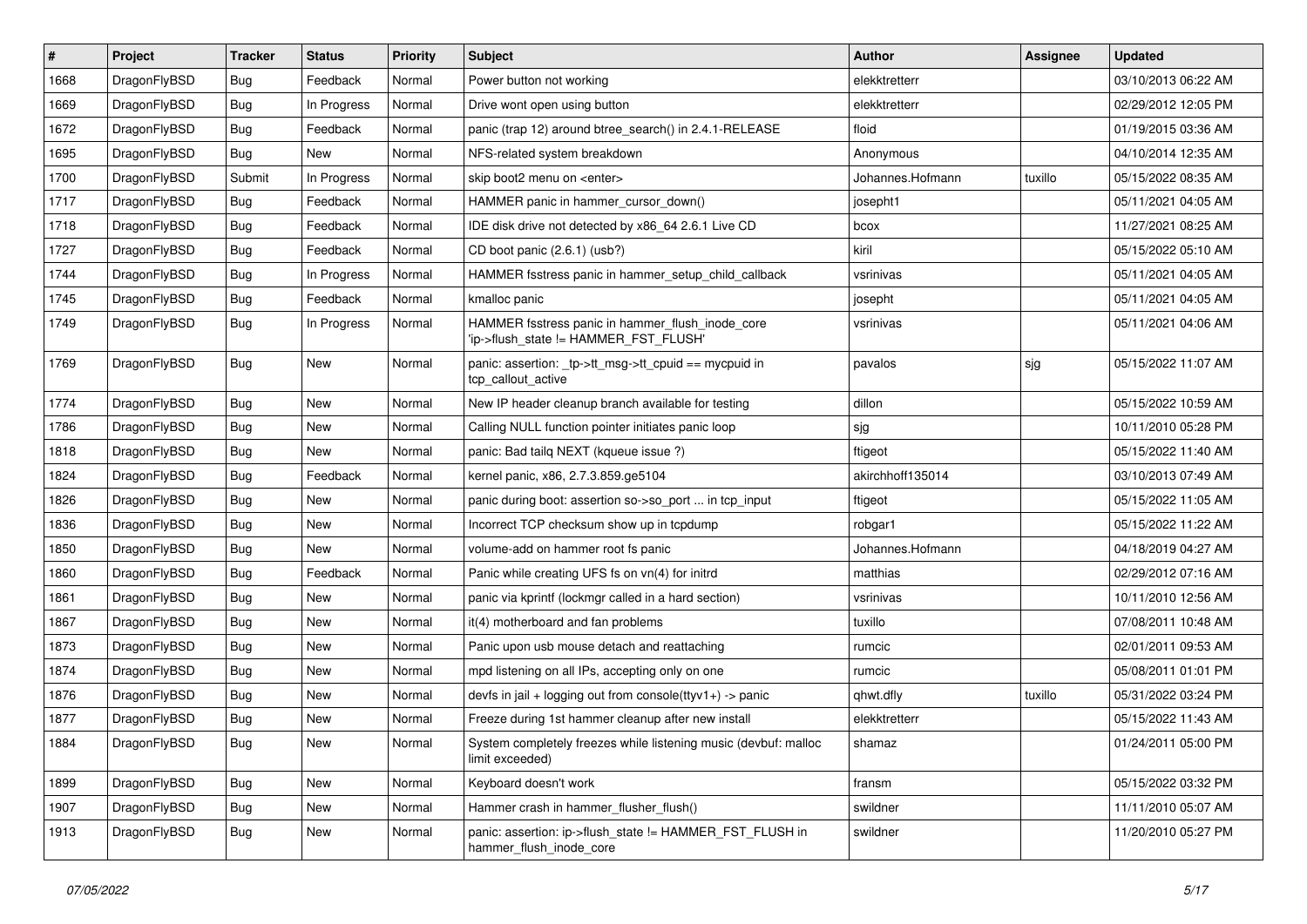| $\pmb{\#}$ | Project      | <b>Tracker</b> | <b>Status</b> | <b>Priority</b> | Subject                                                                                                                                                                                           | Author             | Assignee | <b>Updated</b>      |
|------------|--------------|----------------|---------------|-----------------|---------------------------------------------------------------------------------------------------------------------------------------------------------------------------------------------------|--------------------|----------|---------------------|
| 1916       | DragonFlyBSD | Bug            | New           | Normal          | Constant crashes on x86 64 with UFS                                                                                                                                                               | lentferj           |          | 11/21/2010 07:40 PM |
| 1917       | DragonFlyBSD | Bug            | New           | Normal          | panic: assertion: (RB_EMPTY(&ip->rec_tree) && (ip->flags &<br>HAMMER_INODE_XDIRTY) == 0)    (!RB_EMPTY(&ip->rec_tree)<br>&& (ip->flags & HAMMER_INODE_XDIRTY) != 0) in<br>hammer_flush_inode_done | qhwt.dfly          |          | 11/24/2010 03:23 AM |
| 1921       | DragonFlyBSD | <b>Bug</b>     | In Progress   | Normal          | we miss mlockall                                                                                                                                                                                  | alexh              | tuxillo  | 06/18/2022 04:08 AM |
| 1923       | DragonFlyBSD | Bug            | <b>New</b>    | Normal          | Abysmal NFS performance with IPv6                                                                                                                                                                 | ftigeot            |          | 12/05/2010 09:34 PM |
| 1935       | DragonFlyBSD | <b>Bug</b>     | <b>New</b>    | Normal          | mouse does not work after switching between x and console                                                                                                                                         | shamaz             |          | 12/13/2010 10:06 AM |
| 1939       | DragonFlyBSD | Bug            | <b>New</b>    | Normal          | Panic on nightly build and stress test box                                                                                                                                                        | lentferj           |          | 12/18/2010 08:41 AM |
| 1941       | DragonFlyBSD | Bug            | New           | Normal          | wlan config crash                                                                                                                                                                                 | abandon.every.hope |          | 12/24/2010 07:54 PM |
| 1942       | DragonFlyBSD | Bug            | <b>New</b>    | Normal          | locking against myself in getcacheblk()?                                                                                                                                                          | qhwt.dfly          |          | 05/31/2022 02:15 PM |
| 1943       | DragonFlyBSD | Bug            | New           | Normal          | hammer assertion panic                                                                                                                                                                            | peter              |          | 12/27/2010 12:45 AM |
| 1944       | DragonFlyBSD | Bug            | <b>New</b>    | Normal          | panic: backing_object 0xdea7b258 was somehow re-referenced<br>during collapse!                                                                                                                    | sepherosa          |          | 12/27/2010 02:06 AM |
| 1946       | DragonFlyBSD | Bug            | <b>New</b>    | Normal          | ieee80211 panic                                                                                                                                                                                   | pavalos            | josepht  | 01/27/2011 06:00 PM |
| 1949       | DragonFlyBSD | Bug            | New           | Normal          | iwn panic                                                                                                                                                                                         | pavalos            |          | 01/30/2011 03:21 AM |
| 1951       | DragonFlyBSD | Bug            | New           | Normal          | dma_timeouts at phyaddr on a good hdd                                                                                                                                                             | peur.neu           |          | 01/04/2011 07:12 AM |
| 1959       | DragonFlyBSD | Bug            | New           | Normal          | DFBSD v2.9.1.422.gc98f2 - Panic during boot - IPv6 and PF                                                                                                                                         | tuxillo            |          | 01/13/2011 03:37 AM |
| 1961       | DragonFlyBSD | Bug            | <b>New</b>    | Normal          | Can't create dump from DDB                                                                                                                                                                        | shamaz             |          | 01/29/2011 09:02 PM |
| 1964       | DragonFlyBSD | Bug            | New           | Normal          | iwn (panic assertion : wlan assert serialized)                                                                                                                                                    | sjmm.ptr           | josepht  | 02/01/2011 12:57 PM |
| 1969       | DragonFlyBSD | Bug            | <b>New</b>    | Normal          | pf-related network problem                                                                                                                                                                        | pavalos            | lentferj | 02/01/2011 06:57 PM |
| 1975       | DragonFlyBSD | Bug            | <b>New</b>    | Normal          | Applications seg fault in select() and poll()                                                                                                                                                     | rumcic             |          | 05/31/2022 02:58 PM |
| 1984       | DragonFlyBSD | Bug            | New           | Normal          | hammer mount fails after crash - HAMMER: FIFO record bad head<br>signature                                                                                                                        | thomas.nikolajsen  |          | 03/08/2011 06:57 PM |
| 1990       | DragonFlyBSD | Bug            | <b>New</b>    | Normal          | /mnt too large to mount                                                                                                                                                                           | peur.neu           |          | 02/16/2011 11:24 PM |
| 2004       | DragonFlyBSD | Bug            | New           | Normal          | LWKT WAIT IPIQ panic                                                                                                                                                                              | steve              |          | 03/08/2011 05:46 PM |
| 2008       | DragonFlyBSD | Bug            | New           | Normal          | lwkt_setcpu_remote: td->td_flags 00800621 console flood                                                                                                                                           | pavalos            |          | 03/06/2011 09:37 PM |
| 2013       | DragonFlyBSD | Bug            | In Progress   | Normal          | oversized DMA request loop                                                                                                                                                                        | josepht            |          | 05/11/2021 04:06 AM |
| 2037       | DragonFlyBSD | Bug            | Feedback      | Normal          | Panic Bad link elm while building packages                                                                                                                                                        | ftigeot            | dillon   | 04/21/2011 07:20 AM |
| 2042       | DragonFlyBSD | <b>Bug</b>     | New           | Normal          | kernel panic, when run boot0cfg                                                                                                                                                                   | sepherosa          |          | 05/31/2022 03:01 PM |
| 2045       | DragonFlyBSD | Bug            | New           | Normal          | ral(4): Fatal trap 12: page fault while in kernel mode (two panics)                                                                                                                               | herrgard           |          | 11/03/2011 05:34 PM |
| 2048       | DragonFlyBSD | <b>Bug</b>     | New           | Normal          | panic: ffs sync: rofs mod                                                                                                                                                                         | pavalos            |          | 04/12/2011 05:45 AM |
| 2051       | DragonFlyBSD | Bug            | New           | Normal          | No ipv6 lan route entry created on 2.10                                                                                                                                                           | ftigeot            |          | 04/21/2011 10:37 AM |
| 2052       | DragonFlyBSD | <b>Bug</b>     | New           | Normal          | Kernel panic: CPU APIC ID out of range                                                                                                                                                            | Anonymous          |          | 05/02/2011 11:06 AM |
| 2055       | DragonFlyBSD | Bug            | New           | Normal          | $ssh + IPV6 + bridge \Rightarrow$ connection freezes                                                                                                                                              | steve              |          | 04/24/2011 07:13 PM |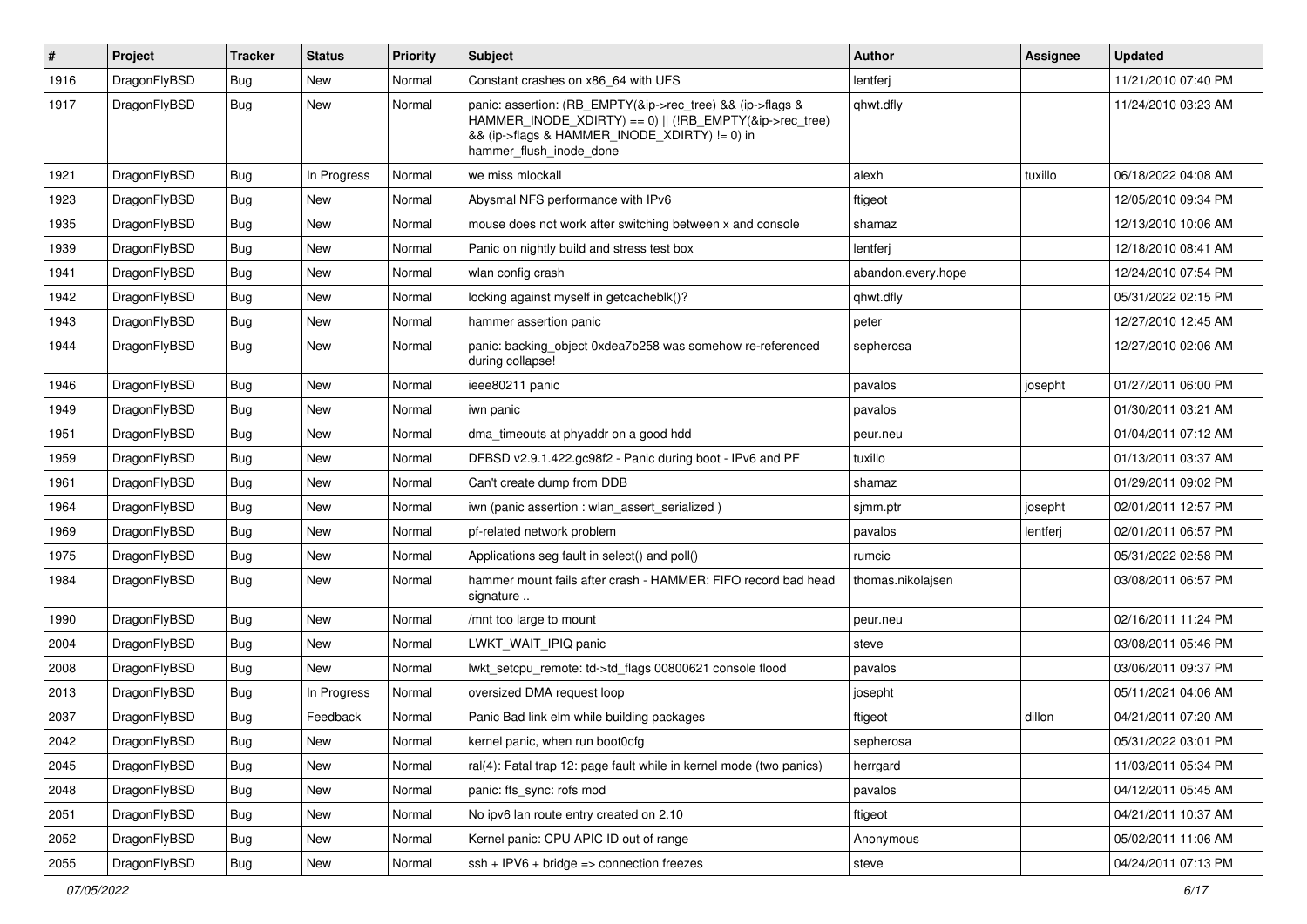| $\sharp$ | Project      | <b>Tracker</b> | <b>Status</b> | <b>Priority</b> | Subject                                                                        | Author        | <b>Assignee</b> | <b>Updated</b>      |
|----------|--------------|----------------|---------------|-----------------|--------------------------------------------------------------------------------|---------------|-----------------|---------------------|
| 2061     | DragonFlyBSD | <b>Bug</b>     | <b>New</b>    | Normal          | USB keyboard boot panic                                                        | sjg           |                 | 05/04/2012 12:20 AM |
| 2067     | DragonFlyBSD | <b>Bug</b>     | <b>New</b>    | Normal          | sound/pcm: "play interrupt timeout, channel dead"                              | matthiasr     |                 | 05/11/2021 03:55 AM |
| 2072     | DragonFlyBSD | <b>Bug</b>     | New           | Normal          | Fatal trap 12: stopped at lwkt send ipig3                                      | rumcic        |                 | 05/17/2011 04:12 AM |
| 2075     | DragonFlyBSD | <b>Bug</b>     | New           | Normal          | pflogd on x86 64                                                               | fanch         |                 | 05/16/2011 04:04 PM |
| 2077     | DragonFlyBSD | <b>Bug</b>     | New           | Normal          | USB devices conflicting                                                        | srussell      |                 | 05/17/2011 05:12 PM |
| 2078     | DragonFlyBSD | <b>Bug</b>     | <b>New</b>    | Normal          | DFBSD i386 v2.11.0.201.g3ed2f - Panic during installworld into a<br>vn0 device | tuxillo       |                 | 05/19/2011 07:50 PM |
| 2080     | DragonFlyBSD | <b>Bug</b>     | <b>New</b>    | Normal          | panic: lockmgr thrd_sleep: called from interrupt, ipi, or hard code<br>section | rumcic        |                 | 05/30/2011 05:06 PM |
| 2081     | DragonFlyBSD | <b>Bug</b>     | Feedback      | Normal          | Panic on device "detach" / "failure"                                           | vsrinivas     |                 | 02/29/2012 07:11 AM |
| 2082     | DragonFlyBSD | <b>Bug</b>     | <b>New</b>    | Normal          | dfbsd 2.10.1 amd64 - mc port build error with 'bmake bin-install'              | sun-doctor    |                 | 05/25/2011 07:18 PM |
| 2084     | DragonFlyBSD | <b>Bug</b>     | <b>New</b>    | Normal          | DFBSD v2.11.0.242.g4d317 - panic: zone: entry not free                         | tuxillo       |                 | 07/03/2012 01:23 AM |
| 2085     | DragonFlyBSD | <b>Bug</b>     | New           | Normal          | panic: assertion: (m->flags & PG_MAPPED) == 0 in<br>vm_page_free_toq           | vsrinivas     |                 | 06/10/2011 07:48 AM |
| 2090     | DragonFlyBSD | <b>Bug</b>     | Feedback      | Normal          | snd_hda does not support headphone automute                                    | justin        |                 | 03/29/2012 08:03 PM |
| 2092     | DragonFlyBSD | <b>Bug</b>     | New           | Normal          | Panic: Bad link elm 0x next->prev != elm                                       | masterblaster | dillon          | 12/04/2011 12:49 PM |
| 2094     | DragonFlyBSD | <b>Bug</b>     | New           | Normal          | Segfault when gdb printing backtrace from core dump                            | greenrd       |                 | 06/25/2011 04:14 PM |
| 2098     | DragonFlyBSD | Submit         | New           | Normal          | [PATCH] correct ath man page example<br>(/usr/src/share/man/man4/ath.4)        | nobody        |                 | 11/15/2011 12:27 AM |
| 2099     | DragonFlyBSD | <b>Bug</b>     | <b>New</b>    | Normal          | page fault panic in vm system                                                  | pavalos       |                 | 07/10/2011 08:51 AM |
| 2100     | DragonFlyBSD | <b>Bug</b>     | Feedback      | Normal          | devfs related panic                                                            | sepherosa     | alexh           | 07/10/2011 02:29 PM |
| 2104     | DragonFlyBSD | <b>Bug</b>     | New           | Normal          | network configuration seg. fault on install CD                                 | navratil      |                 | 07/26/2011 07:55 AM |
| 2107     | DragonFlyBSD | <b>Bug</b>     | New           | Normal          | 2.10.1 sata dvd drive issue                                                    | ausppc        |                 | 07/31/2011 08:41 PM |
| 2113     | DragonFlyBSD | <b>Bug</b>     | <b>New</b>    | Normal          | nmalloc threaded program fork leak                                             | vsrinivas     | vsrinivas       | 08/11/2011 07:25 PM |
| 2115     | DragonFlyBSD | <b>Bug</b>     | New           | Normal          | [msk] system freeze after receive some paquet                                  | bsdsx         |                 | 08/22/2011 10:22 AM |
| 2122     | DragonFlyBSD | Submit         | New           | Normal          | [Review] Fixes to the VFS layer                                                | ftigeot       |                 | 05/31/2022 03:25 PM |
| 2123     | DragonFlyBSD | <b>Bug</b>     | New           | Normal          | hammer is losing files                                                         | schmir        |                 | 08/30/2011 07:56 PM |
| 2124     | DragonFlyBSD | <b>Bug</b>     | New           | Normal          | getty repeating too quickly on port /dev/ttyv0                                 | sgeorge.ml    |                 | 09/01/2011 04:28 AM |
| 2125     | DragonFlyBSD | <b>Bug</b>     | New           | Normal          | Weird garbage in dmesg                                                         | herrgard      |                 | 08/30/2011 08:04 PM |
| 2129     | DragonFlyBSD | <b>Bug</b>     | New           | Normal          | DFBSD v2.11.0.661.gf9438 i386 - panic: lockmgr thrd_sleep                      | tuxillo       |                 | 09/05/2011 09:49 AM |
| 2136     | DragonFlyBSD | <b>Bug</b>     | <b>New</b>    | Normal          | socketpair() doesn't free file descriptors on copyout failure                  | vsrinivas     |                 | 04/05/2013 09:13 AM |
| 2138     | DragonFlyBSD | <b>Bug</b>     | New           | Normal          | > 100% CPU usage                                                               | robin.carey1  |                 | 09/26/2011 12:20 PM |
| 2153     | DragonFlyBSD | <b>Bug</b>     | New           | Normal          | Too many unuseful warnings at boot                                             | juanfra684    |                 | 10/18/2011 10:16 PM |
| 2154     | DragonFlyBSD | <b>Bug</b>     | New           | Normal          | vkernel copyout() doesn't return EFAULT on error                               | vsrinivas     |                 | 10/20/2011 03:53 AM |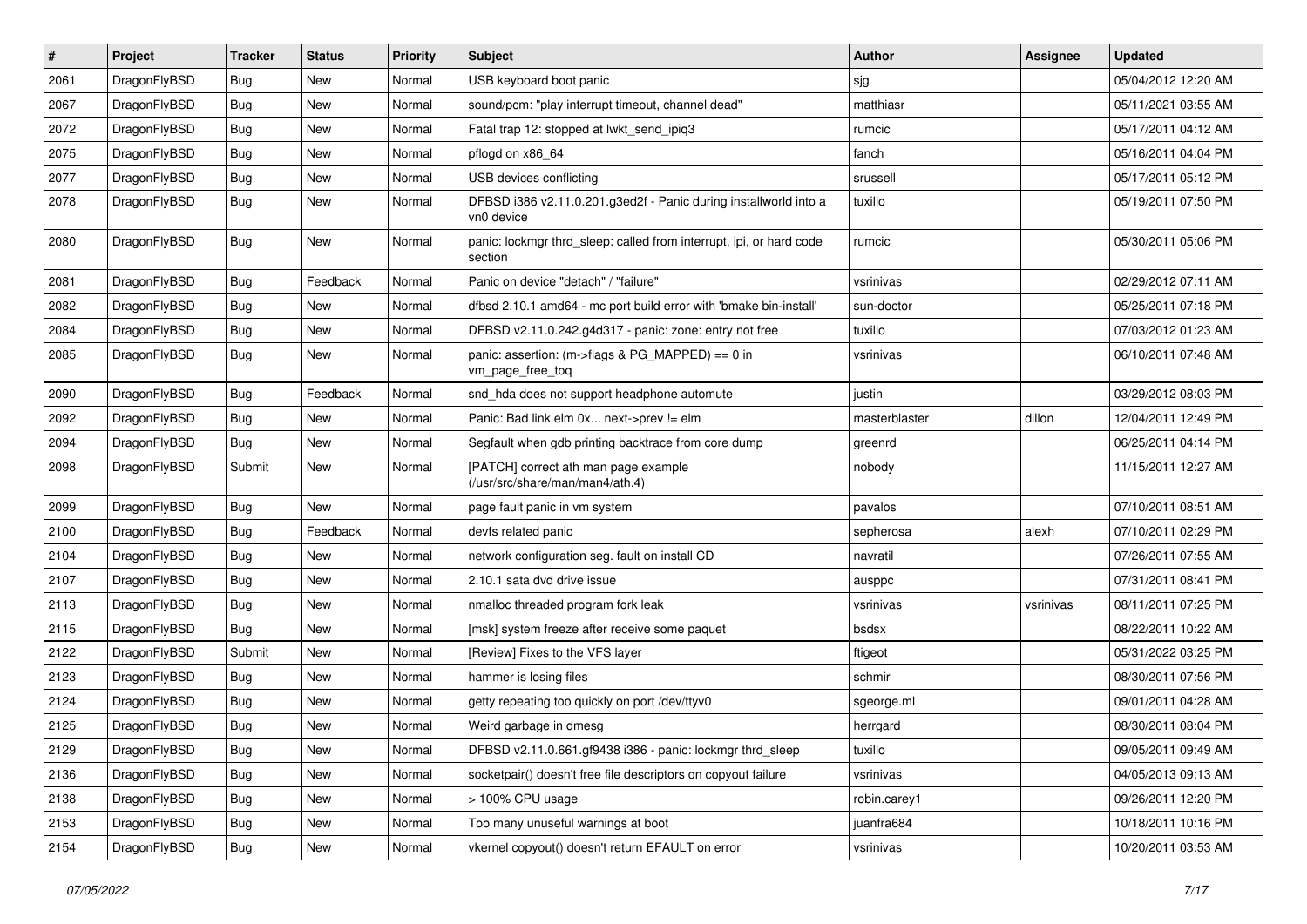| $\sharp$ | Project      | <b>Tracker</b> | <b>Status</b> | <b>Priority</b> | Subject                                                                                                    | <b>Author</b> | Assignee | <b>Updated</b>      |
|----------|--------------|----------------|---------------|-----------------|------------------------------------------------------------------------------------------------------------|---------------|----------|---------------------|
| 2158     | DragonFlyBSD | <b>Bug</b>     | <b>New</b>    | Normal          | iwn panics with assertion on boot.                                                                         | eocallaghan   |          | 10/24/2011 04:13 PM |
| 2161     | DragonFlyBSD | <b>Bug</b>     | <b>New</b>    | Normal          | Outdated xorg.conf file gets installed into etc and screws up mouse                                        | eocallaghan   |          | 10/27/2011 01:51 PM |
| 2164     | DragonFlyBSD | <b>Bug</b>     | New           | Normal          | panic on reboot from usb.                                                                                  | eocallaghan   |          | 10/27/2011 09:29 AM |
| 2166     | DragonFlyBSD | <b>Bug</b>     | New           | Normal          | DFBSD v2.13.0.109.g05b9d - Strange lockups                                                                 | tuxillo       |          | 10/29/2011 11:20 AM |
| 2167     | DragonFlyBSD | <b>Bug</b>     | New           | Normal          | shutdown/reboot fails after uptime msg                                                                     | marino        |          | 11/28/2011 03:01 AM |
| 2171     | DragonFlyBSD | <b>Bug</b>     | <b>New</b>    | Normal          | DFBSD v2.13.0.151.gdc8442 - panic: assertion "(*ptep &<br>$(PG_MANAGED PG_V)$ == PG_V"                     | tuxillo       |          | 11/04/2011 05:06 PM |
| 2182     | DragonFlyBSD | <b>Bug</b>     | New           | Normal          | if msk PHY FIFO underrun/overflow                                                                          | nonsolosoft   |          | 09/03/2012 06:39 AM |
| 2199     | DragonFlyBSD | <b>Bug</b>     | New           | Normal          | screen segfaults if utmpx isn't present                                                                    | pavalos       |          | 11/15/2011 10:52 PM |
| 2210     | DragonFlyBSD | <b>Bug</b>     | <b>New</b>    | Normal          | Bugtracker cannot assign default project for new users                                                     | ahuete.devel  |          | 11/17/2011 11:30 AM |
| 2224     | DragonFlyBSD | <b>Bug</b>     | New           | Normal          | v2.13.0.291.gaa7ec - Panic on fq while installing world                                                    | tuxillo       |          | 11/18/2011 01:40 AM |
| 2245     | DragonFlyBSD | Bug            | <b>New</b>    | Normal          | panic: assertion "ref < &td->td_toks_end" failed in lwkt_gettoken at<br>/usr/src/sys/kern/lwkt_token.c:588 | juanfra684    |          | 11/22/2011 07:41 PM |
| 2248     | DragonFlyBSD | <b>Bug</b>     | New           | Normal          | sysctl panic                                                                                               | pavalos       |          | 11/23/2011 06:23 PM |
| 2250     | DragonFlyBSD | <b>Bug</b>     | New           | Normal          | Kernel panic                                                                                               | adamk         |          | 11/23/2018 01:10 AM |
| 2254     | DragonFlyBSD | <b>Bug</b>     | <b>New</b>    | Normal          | panic: assertion "ref < &td->td_toks_end" failed in lwkt_gettoken at<br>/usr/src/sys/kern/lwkt_token.c:588 | eocallaghan   |          | 12/05/2011 10:21 PM |
| 2265     | DragonFlyBSD | <b>Bug</b>     | <b>New</b>    | Normal          | mbsrtowcs does not properly handle invalid mbstate_t in ps                                                 | c.turner1     | swildner | 01/10/2012 07:56 PM |
| 2282     | DragonFlyBSD | <b>Bug</b>     | In Progress   | Normal          | gdb segfaults with certain corefiles                                                                       | tuxillo       |          | 01/18/2012 04:40 PM |
| 2283     | DragonFlyBSD | <b>Bug</b>     | <b>New</b>    | Normal          | DFBSD DragonFly v2.13.0.957.g4f459 - pmap_release: page<br>should already be gone 0xc27120bc               | tuxillo       |          | 01/23/2012 03:03 AM |
| 2287     | DragonFlyBSD | <b>Bug</b>     | New           | Normal          | HAMMER(ROOT) Illegal UNDO TAIL signature at<br>300000001967c000                                            | y0n3t4n1      |          | 11/07/2018 01:22 AM |
| 2288     | DragonFlyBSD | <b>Bug</b>     | Feedback      | Normal          | Random IO performance loss introduced since January 1st                                                    | lentferj      |          | 01/23/2013 04:21 PM |
| 2292     | DragonFlyBSD | <b>Bug</b>     | New           | Normal          | re interface with jumbo frames (mtu larger than 1500) hangs after<br>some traffic                          | Anonymous     |          | 01/31/2012 12:11 AM |
| 2297     | DragonFlyBSD | <b>Bug</b>     | <b>New</b>    | Normal          | strange NFS (client) error messages / problems                                                             | Anonymous     |          | 02/19/2012 02:59 PM |
| 2306     | DragonFlyBSD | <b>Bug</b>     | New           | Normal          | a crash starts the kernel debugger in text mode, but just reboots in X                                     | phma          |          | 02/11/2012 08:02 PM |
| 2308     | DragonFlyBSD | <b>Bug</b>     | New           | Normal          | System freeze when unloading snd_hda                                                                       | jaydg         |          | 02/19/2012 07:15 AM |
| 2311     | DragonFlyBSD | Bug            | <b>New</b>    | Normal          | Xorg crash having something to do with drm                                                                 | phma          |          | 02/22/2012 09:59 AM |
| 2316     | DragonFlyBSD | <b>Bug</b>     | New           | Normal          | Ungraceful invalid password handling for adding a new user in the<br>installer                             | rune          |          | 04/27/2012 11:23 PM |
| 2319     | DragonFlyBSD | <b>Bug</b>     | <b>New</b>    | Normal          | crypt/passwd forward compat                                                                                | c.turner1     |          | 02/28/2012 12:39 PM |
| 2324     | DragonFlyBSD | <b>Bug</b>     | New           | Normal          | natacotrol support > 2TB not working even after the ftigeot patch                                          | zenny         |          | 03/03/2012 01:00 AM |
| 2329     | DragonFlyBSD | <b>Bug</b>     | New           | Normal          | ibm x3550 & acpi                                                                                           | ano           |          | 06/03/2014 11:37 AM |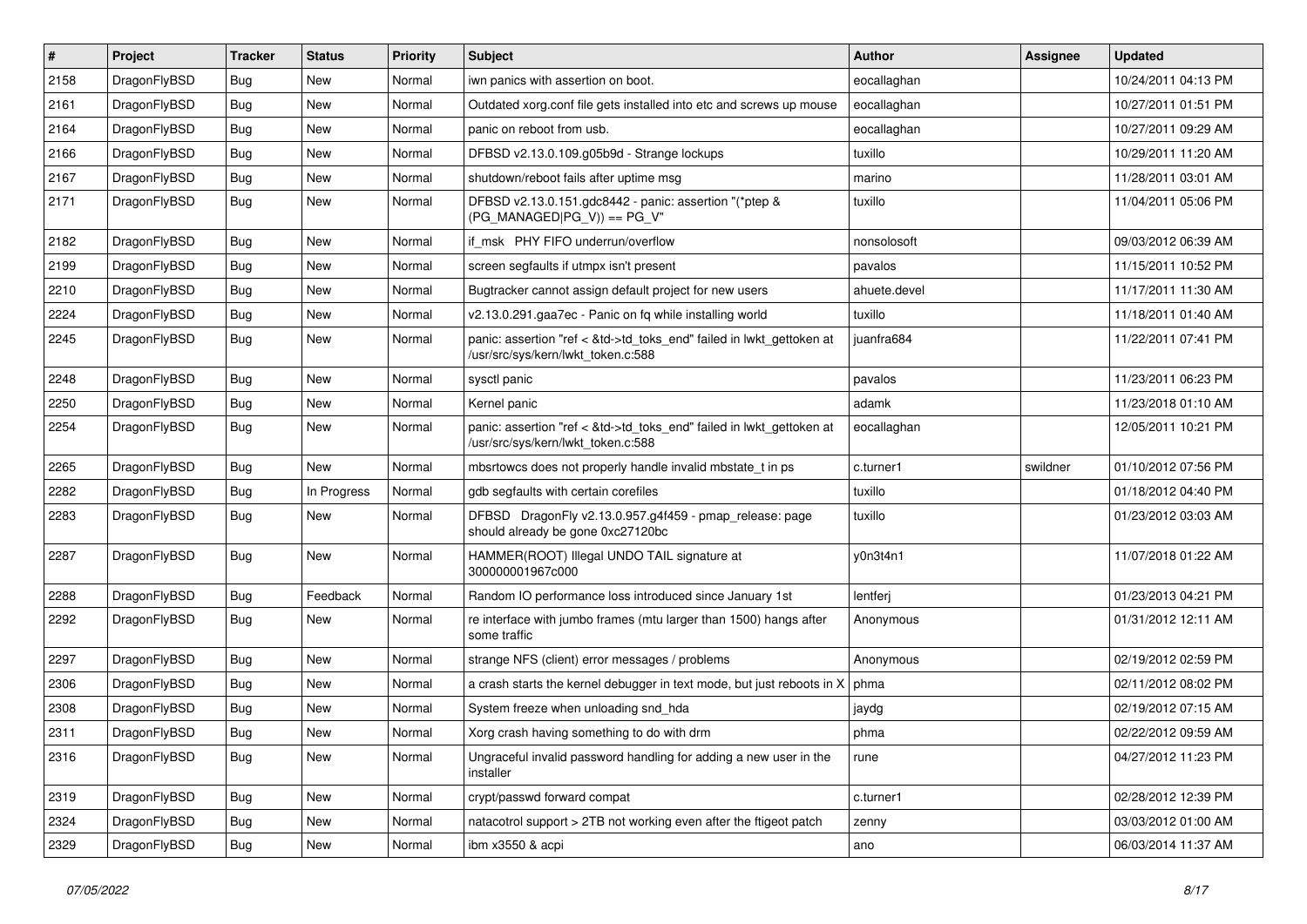| $\#$ | Project      | <b>Tracker</b> | <b>Status</b> | <b>Priority</b> | Subject                                                                                    | Author            | Assignee  | <b>Updated</b>      |
|------|--------------|----------------|---------------|-----------------|--------------------------------------------------------------------------------------------|-------------------|-----------|---------------------|
| 2331 | DragonFlyBSD | <b>Bug</b>     | New           | Normal          | reading mouse mode from unopen file descriptor hangs mouse<br>driver                       | phma              |           | 03/14/2012 09:43 AM |
| 2345 | DragonFlyBSD | <b>Bug</b>     | In Progress   | Normal          | DFBSD v3.1.0.457.gd679f - NFS panic on diskless station                                    | tuxillo           |           | 04/07/2012 05:22 PM |
| 2351 | DragonFlyBSD | <b>Bug</b>     | In Progress   | Normal          | DFBSD v3.1.0.579.g44ccf - Stuck during startup, random freezes                             | tuxillo           |           | 04/24/2012 08:21 AM |
| 2353 | DragonFlyBSD | <b>Bug</b>     | In Progress   | Normal          | panic: assertion "gd->gd_spinlocks_wr == 0" failed in<br>bsd4_schedulerclock               | jaydg             | alexh     | 11/28/2012 01:57 AM |
| 2358 | DragonFlyBSD | Bug            | In Progress   | Normal          | DFBSD v3.0.2.32.g928ca - panic: hammer: insufficient undo FIFO<br>space!                   | tuxillo           | tuxillo   | 05/10/2021 02:50 AM |
| 2360 | DragonFlyBSD | Bug            | In Progress   | Normal          | Wishlist: virtio driver import                                                             | vsrinivas         |           | 06/04/2022 04:16 AM |
| 2369 | DragonFlyBSD | Bug            | New           | Normal          | panic: Bad link elm 0xffffffe07edf6068 next->prev != elm                                   | jaydg             |           | 08/15/2012 03:04 AM |
| 2370 | DragonFlyBSD | <b>Bug</b>     | New           | Normal          | panic: ffs valloc: dup alloc                                                               | marino            | vsrinivas | 02/01/2013 09:28 AM |
| 2371 | DragonFlyBSD | Bug            | <b>New</b>    | Normal          | Timezone problem with America/Sao_Paulo                                                    | raitech           |           | 05/17/2012 01:42 PM |
| 2387 | DragonFlyBSD | Bug            | New           | Normal          | hammer ignores -t during dedup                                                             | phma              |           | 06/17/2012 12:30 PM |
| 2389 | DragonFlyBSD | Bug            | New           | Normal          | computer crashed while listing processes                                                   | phma              |           | 06/18/2012 02:49 PM |
| 2391 | DragonFlyBSD | Bug            | In Progress   | Normal          | System lock with ahci and acpi enabled on ATI RS690 chipset with<br>SMB600 sata controller | jorisgio          | vadaszi   | 06/03/2015 03:51 PM |
| 2412 | DragonFlyBSD | Bug            | New           | Normal          | wlan0 fails to get address via dhclient                                                    | nonsolosoft       |           | 08/30/2012 05:55 AM |
| 2414 | DragonFlyBSD | Bug            | In Progress   | Normal          | Lenovo S10 acpi freeze (not new)                                                           | davshao           |           | 05/11/2021 04:13 AM |
| 2416 | DragonFlyBSD | Bug            | New           | Normal          | ".' entry can be removed on mounted nfs filesystem                                         | ftigeot           | tuxillo   | 06/03/2014 04:40 AM |
| 2430 | DragonFlyBSD | Bug            | New           | Normal          | Alternate Password Hash method                                                             | robin.carey1      |           | 10/07/2012 06:28 AM |
| 2434 | DragonFlyBSD | <b>Bug</b>     | New           | Normal          | BTX Halted - Boot fails on USB/GUI                                                         | lucmv             |           | 10/17/2012 08:12 PM |
| 2436 | DragonFlyBSD | Bug            | New           | Normal          | panic: assertion "lp->lwp_qcpu == dd->cpuid" failed in<br>dfly_acquire_curproc             | thomas.nikolajsen |           | 01/23/2013 11:07 AM |
| 2438 | DragonFlyBSD | Submit         | Feedback      | Normal          | <b>TRIM</b> fixes                                                                          | Anonymous         | tuxillo   | 05/11/2021 03:45 AM |
| 2444 | DragonFlyBSD | Bug            | <b>New</b>    | Normal          | Crash during Hammer overnight cleanup                                                      | justin            |           | 11/04/2012 07:58 AM |
| 2453 | DragonFlyBSD | Bug            | New           | Normal          | panic: assertion "gd->gd_spinlocks == $0$ " failed                                         | Johannes.Hofmann  |           | 11/12/2012 12:54 PM |
| 2459 | DragonFlyBSD | <b>Bug</b>     | Feedback      | Normal          | apic problems with HP Probook 4510s                                                        | thowe             |           | 11/27/2021 08:22 AM |
| 2473 | DragonFlyBSD | <b>Bug</b>     | <b>New</b>    | Normal          | Kernel crash when trying to up the wpi0 device (Dfly<br>v3.3.0.758.g47388-DEVELOPMENT)     | tomaz             |           | 02/24/2014 08:50 AM |
| 2489 | DragonFlyBSD | Bug            | <b>New</b>    | Normal          | nmalloc doesn't cache VA for allocations > 8KB                                             | vsrinivas         |           | 06/10/2014 05:51 AM |
| 2490 | DragonFlyBSD | <b>Bug</b>     | New           | Normal          | nmalloc should color addresses to avoid cache bank conflictsw                              | vsrinivas         |           | 06/10/2014 05:51 AM |
| 2493 | DragonFlyBSD | <b>Bug</b>     | <b>New</b>    | Normal          | vidcontrol: invalid video mode name                                                        | Svarov            |           | 01/24/2013 09:55 AM |
| 2496 | DragonFlyBSD | <b>Bug</b>     | <b>New</b>    | Normal          | NTFS malloc limit exceeded                                                                 | plasmob           | tuxillo   | 02/19/2013 08:47 AM |
| 2498 | DragonFlyBSD | <b>Bug</b>     | New           | Normal          | DFBSD v3.2.2-RELEASE - LIST_FIRST(&bp->b_dep) == NULL"<br>failed in vfs_vmio_release       | tuxillo           |           | 05/31/2022 04:09 PM |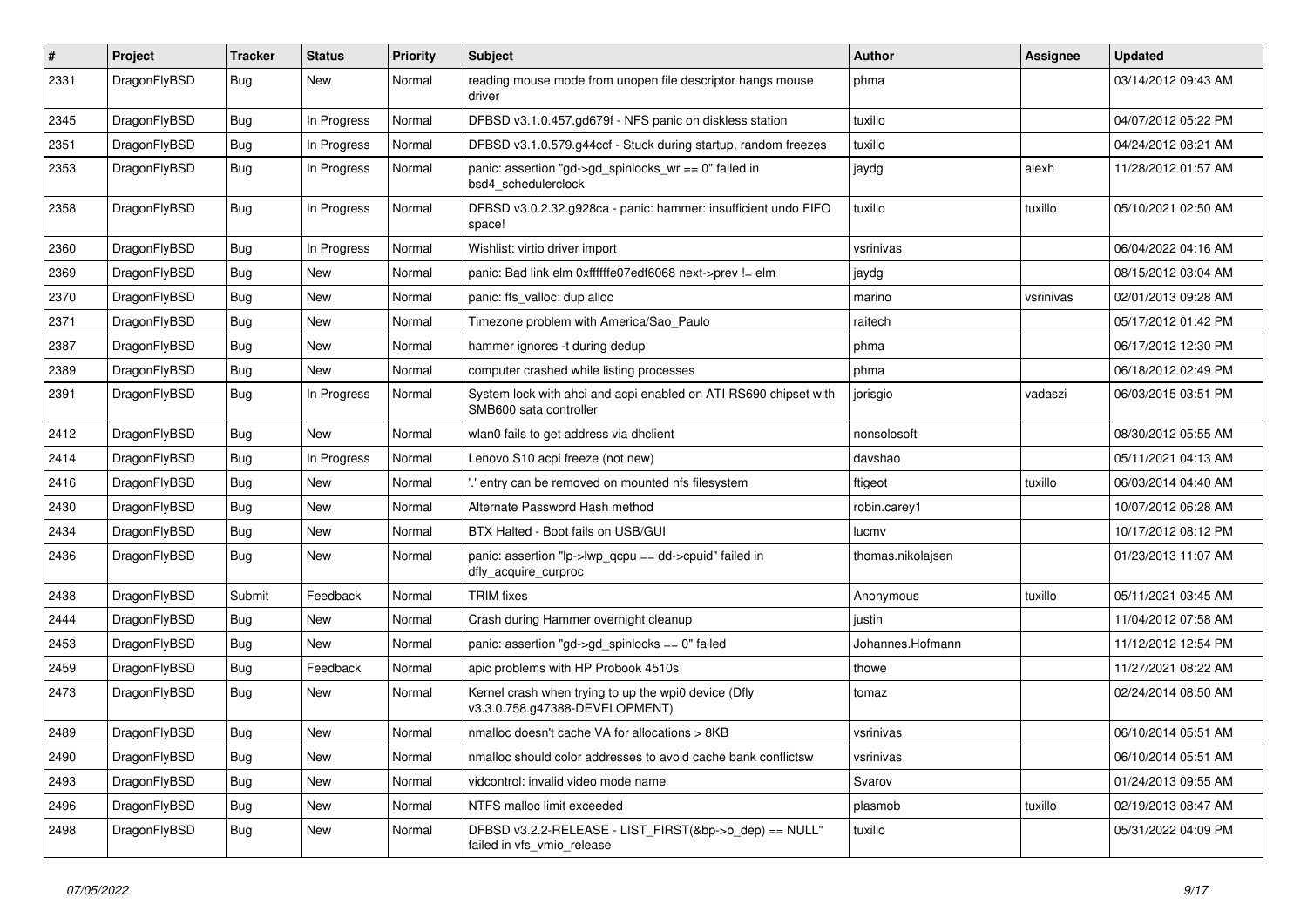| $\vert$ # | Project      | <b>Tracker</b> | <b>Status</b> | <b>Priority</b> | <b>Subject</b>                                                                                                               | Author            | Assignee  | <b>Updated</b>      |
|-----------|--------------|----------------|---------------|-----------------|------------------------------------------------------------------------------------------------------------------------------|-------------------|-----------|---------------------|
| 2509      | DragonFlyBSD | Bug            | New           | Normal          | Redefinition of DIRBLKSIZ in restore(8)                                                                                      | swildner          |           | 06/04/2022 04:40 AM |
| 2520      | DragonFlyBSD | Bug            | New           | Normal          | panic: assertion "IS_SERIALIZED((ifp->if_serializer))" failed in<br>if_default_serialize_assert at /usr/src/sys/net/if.c:437 | ano               |           | 03/09/2013 12:14 AM |
| 2526      | DragonFlyBSD | Bug            | <b>New</b>    | Normal          | hammer cleanup doesn't run on first day of DST                                                                               | pavalos           |           | 10/18/2016 05:28 PM |
| 2531      | DragonFlyBSD | <b>Bug</b>     | <b>New</b>    | Normal          | camcontrol fails to disable APM                                                                                              | m.lombardi85      |           | 03/23/2013 12:28 PM |
| 2535      | DragonFlyBSD | <b>Bug</b>     | New           | Normal          | Imap processes apparentlt blocked on disk I/O                                                                                | ftigeot           |           | 04/02/2013 09:31 AM |
| 2544      | DragonFlyBSD | Bug            | New           | Normal          | live DVD system boot (menu option 1) caused db> prompt on<br>PE1950                                                          | estrabd           |           | 05/11/2021 03:54 AM |
| 2549      | DragonFlyBSD | Bug            | In Progress   | Normal          | netgraph7: Kernel page fault.                                                                                                | russiane39        | nant      | 05/10/2013 11:20 PM |
| 2556      | DragonFlyBSD | <b>Bug</b>     | Feedback      | Normal          | DragonFly v3.5.0.81.gd3479 - Process signal weirdness                                                                        | tuxillo           |           | 12/17/2013 03:48 PM |
| 2557      | DragonFlyBSD | Bug            | <b>New</b>    | Normal          | stock 3.4.1 kernel halts during booting if dm and dm_target_crypt<br>are loaded and RAID controller is present               | phma              |           | 05/12/2013 10:38 PM |
| 2565      | DragonFlyBSD | Bug            | <b>New</b>    | Normal          | "ifconfig ix0 up" panic                                                                                                      | Itpig402a         |           | 06/03/2013 05:46 AM |
| 2568      | DragonFlyBSD | <b>Bug</b>     | New           | Normal          | <b>AHCI</b> panic                                                                                                            | josepht           |           | 06/07/2013 05:52 PM |
| 2569      | DragonFlyBSD | Bug            | <b>New</b>    | Normal          | ctime NFS                                                                                                                    | ferney            |           | 08/11/2013 04:35 AM |
| 2577      | DragonFlyBSD | <b>Bug</b>     | New           | Normal          | virtio-blk iops performance is cpu limited on high end devices                                                               | gjs278            | vsrinivas | 08/01/2013 02:28 PM |
| 2585      | DragonFlyBSD | Bug            | New           | Normal          | Dfly 3.4.3 on ESXi 5.1, HP Smart Array P410 passthrough<br>recognised, but not functioning                                   | yggdrasil         | swildner  | 05/09/2022 08:14 AM |
| 2586      | DragonFlyBSD | Bug            | <b>New</b>    | Normal          | pf: "modulate" state seems problematic                                                                                       | srussell          |           | 09/25/2013 07:36 PM |
| 2587      | DragonFlyBSD | Bug            | New           | Normal          | SATA DVD writer not detected by DragonFly                                                                                    | srussell          |           | 09/04/2020 08:55 AM |
| 2595      | DragonFlyBSD | Bug            | <b>New</b>    | Normal          | DragonFly 3.4.3 crashes on SUN Blade X6250 with Qlogic ISP 2432<br>FC card                                                   | Turvamies         |           | 10/07/2013 11:53 AM |
| 2598      | DragonFlyBSD | Bug            | <b>New</b>    | Normal          | i386 via USB Booting                                                                                                         | mbzadegan         |           | 10/21/2013 02:28 AM |
| 2604      | DragonFlyBSD | <b>Bug</b>     | New           | Normal          | dell laptop does not boot with LATEST                                                                                        | isenmann          |           | 11/20/2013 02:07 AM |
| 2609      | DragonFlyBSD | Bug            | New           | Normal          | master: panic: assertion<br>"LWKT_TOKEN_HELD_ANY(vm_object_token(object))" failed in<br>swp_pager_lookup                     | thomas.nikolajsen |           | 11/28/2013 11:36 AM |
| 2611      | DragonFlyBSD | <b>Bug</b>     | <b>New</b>    | Normal          | Change in IP address results in network not working                                                                          | phma              |           | 12/05/2013 07:55 PM |
| 2617      | DragonFlyBSD | <b>Bug</b>     | Feedback      | Normal          | Possible issue with wireless mouse on 3.6 release                                                                            | FilippoMo         |           | 01/14/2015 03:42 PM |
| 2618      | DragonFlyBSD | <b>Bug</b>     | New           | Normal          | mouse problem on RELEASE-3 6 0                                                                                               | FilippoMo         |           | 12/20/2013 03:26 AM |
| 2619      | DragonFlyBSD | Bug            | New           | Normal          | DragonFly 3.6 can't be installed on a 6TB volume                                                                             | ftigeot           |           | 02/23/2014 11:55 PM |
| 2620      | DragonFlyBSD | <b>Bug</b>     | New           | Normal          | moused problem                                                                                                               | FilippoMo         |           | 12/20/2013 10:32 AM |
| 2621      | DragonFlyBSD | <b>Bug</b>     | New           | Normal          | core dump using cdrom                                                                                                        | nonsolosoft       |           | 12/27/2013 12:43 AM |
| 2622      | DragonFlyBSD | <b>Bug</b>     | New           | Normal          | VAIO FIT15E fn keys support                                                                                                  | nonsolosoft       |           | 12/31/2013 01:31 AM |
| 2626      | DragonFlyBSD | <b>Bug</b>     | New           | Normal          | iwn driver drops with error: "firmware error 'iwn_intr: fatal firmware<br>error""                                            | rodyaj            |           | 01/09/2014 05:50 AM |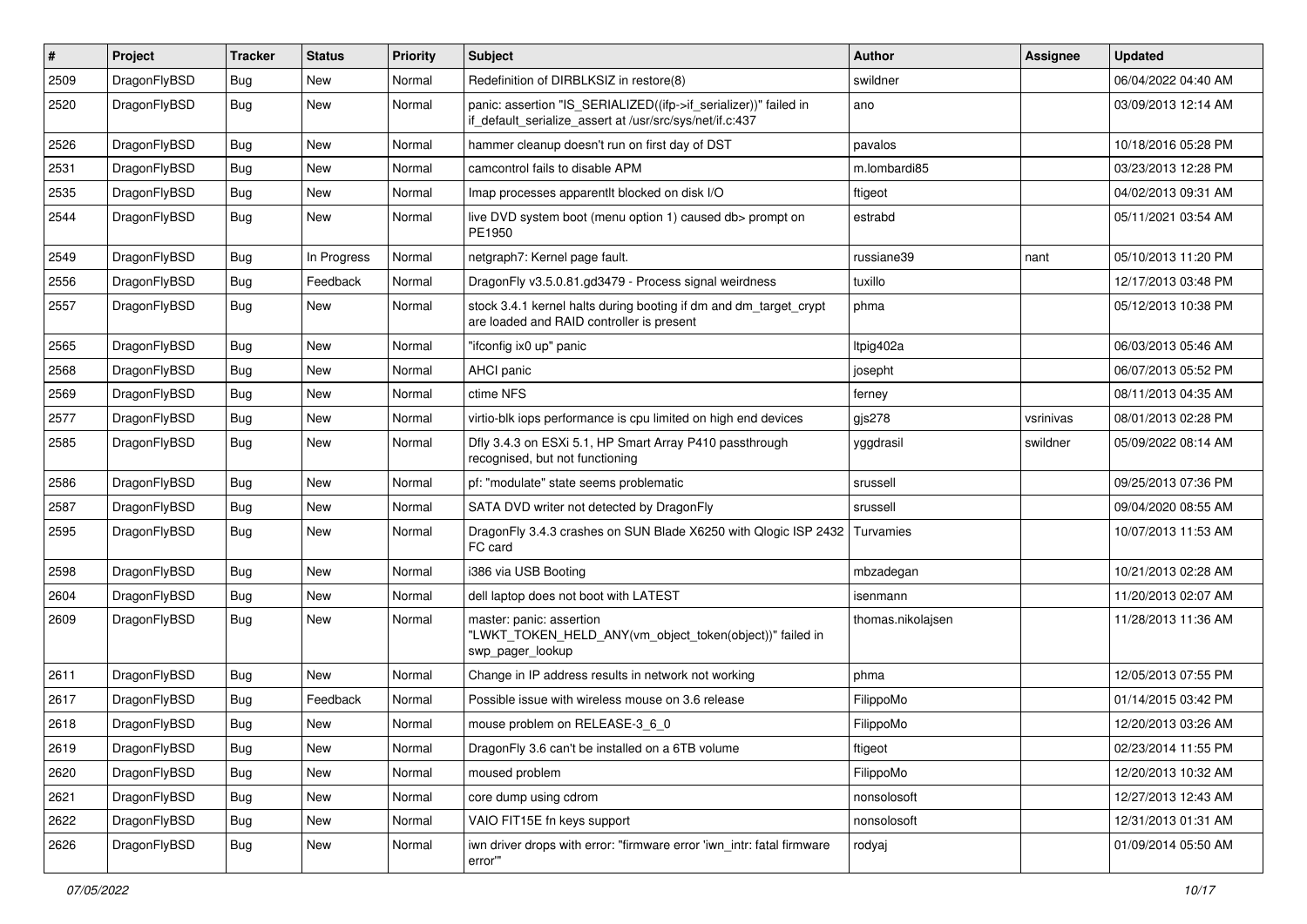| ∦    | Project      | <b>Tracker</b> | <b>Status</b> | <b>Priority</b> | Subject                                                                                                                                                  | Author     | Assignee | <b>Updated</b>      |
|------|--------------|----------------|---------------|-----------------|----------------------------------------------------------------------------------------------------------------------------------------------------------|------------|----------|---------------------|
| 2629 | DragonFlyBSD | Bug            | <b>New</b>    | Normal          | Replace gcc44 with llvm34, clang34, and libc++                                                                                                           | tuxillo    |          | 06/02/2014 02:30 PM |
| 2630 | DragonFlyBSD | Bug            | New           | Normal          | Bring in latest iconv fixes from FreeBSD10 as well as csmapper<br>updates                                                                                | tuxillo    |          | 05/11/2021 03:54 AM |
| 2641 | DragonFlyBSD | Bug            | <b>New</b>    | Normal          | Panic when loading natapci as module                                                                                                                     | tuxillo    |          | 05/11/2021 03:54 AM |
| 2644 | DragonFlyBSD | Bug            | Feedback      | Normal          | 3.6.0-REL trap 9 on boot                                                                                                                                 | memmerto   |          | 11/27/2021 08:08 AM |
| 2645 | DragonFlyBSD | <b>Bug</b>     | New           | Normal          | panic with dsched fq and ioprio                                                                                                                          | jyoung15   |          | 02/20/2014 07:29 AM |
| 2647 | DragonFlyBSD | Bug            | <b>New</b>    | Normal          | HAMMER panic on 3.6.0                                                                                                                                    | tuxillo    |          | 05/11/2021 03:54 AM |
| 2652 | DragonFlyBSD | Bug            | New           | Normal          | 189a0ff3761b47  ix: Implement MSI-X support locks up Lenovo<br>S10 Intel Atom n270                                                                       | davshao    |          | 05/14/2014 01:55 AM |
| 2674 | DragonFlyBSD | <b>Bug</b>     | <b>New</b>    | Normal          | <b>GPT Support</b>                                                                                                                                       | ftigeot    |          | 12/28/2015 02:54 PM |
| 2687 | DragonFlyBSD | <b>Bug</b>     | <b>New</b>    | Normal          | natacontrol software RAID in installer                                                                                                                   | csmelosky  |          | 06/22/2014 12:03 PM |
| 2688 | DragonFlyBSD | <b>Bug</b>     | New           | Normal          | 67613368bdda7 Fix wrong checks for U4B presence Asrock Z77M<br>difficulty detecting USB keyboard                                                         | davshao    |          | 06/28/2014 07:08 PM |
| 2708 | DragonFlyBSD | Bug            | New           | Normal          | unable to send TCP nor UDP on age(4) interface                                                                                                           | dermiste   |          | 05/11/2021 03:54 AM |
| 2712 | DragonFlyBSD | Bug            | <b>New</b>    | Normal          | connect(2) returns EINVAL when retrying after ECONNREFUSED                                                                                               | jorisgio   |          | 08/14/2014 05:31 PM |
| 2717 | DragonFlyBSD | Submit         | Feedback      | Normal          | Out of range numeric handling                                                                                                                            | dclink     | tuxillo  | 05/11/2021 04:08 AM |
| 2731 | DragonFlyBSD | Bug            | In Progress   | Normal          | Screen full of random colors when starting Xorg with Intel Haswell<br>HD Graphics P4600                                                                  | jkatzmaier |          | 11/12/2014 04:08 PM |
| 2738 | DragonFlyBSD | <b>Bug</b>     | New           | Normal          | Hammer: Strange behavior when trying to recover old version of<br>moved file                                                                             | roland     |          | 11/20/2014 08:02 AM |
| 2746 | DragonFlyBSD | <b>Bug</b>     | New           | Normal          | some fraction of xterms started from the xmonad window manager<br>get killed with SIGALRM                                                                | isenmann   | profmakx | 12/28/2014 02:51 AM |
| 2788 | DragonFlyBSD | Bug            | <b>New</b>    | Normal          | ioctl GSLICEINFO: Not working for vnode slice                                                                                                            | mneumann   |          | 02/12/2015 07:49 AM |
| 2799 | DragonFlyBSD | Bug            | <b>New</b>    | Normal          | Fatal trap 12 caused by moused(8) -p /dev/cual0                                                                                                          | opvalues   |          | 03/04/2015 11:01 PM |
| 2802 | DragonFlyBSD | Bug            | <b>New</b>    | Normal          | USB Wifi urtwn0 crash from cd boot                                                                                                                       | opvalues   |          | 03/10/2015 01:07 AM |
| 2803 | DragonFlyBSD | Bug            | <b>New</b>    | Normal          | HAMMER: Warning: UNDO area too small!                                                                                                                    | ftigeot    |          | 03/11/2015 03:42 PM |
| 2806 | DragonFlyBSD | <b>Bug</b>     | <b>New</b>    | Normal          | failed to configure a link-local address on ath0 (errno = 22)                                                                                            | Chingyuan  |          | 05/25/2021 01:00 AM |
| 2808 | DragonFlyBSD | Bug            | <b>New</b>    | Normal          | X freeze by switching between X and VT - results in black screen                                                                                         | lukesky333 |          | 05/11/2021 03:55 AM |
| 2809 | DragonFlyBSD | <b>Bug</b>     | <b>New</b>    | Normal          | hammer mirror-stream                                                                                                                                     | masu       |          | 04/10/2015 12:33 AM |
| 2812 | DragonFlyBSD | Bug            | New           | Normal          | Panic on Intel DE3815TYKHE                                                                                                                               | tmorp      |          | 05/14/2015 03:14 PM |
| 2816 | DragonFlyBSD | Bug            | New           | Normal          | A multitasking process being debugged can get stuck                                                                                                      | phma       |          | 05/19/2015 03:57 AM |
| 2819 | DragonFlyBSD | <b>Bug</b>     | In Progress   | Normal          | Random micro system freezes after a week of uptime                                                                                                       | ftigeot    | dillon   | 08/16/2015 08:46 PM |
| 2820 | DragonFlyBSD | <b>Bug</b>     | New           | Normal          | TP-Link USB Wi-Fi adapter cannot be reattached to the system                                                                                             | shamaz     |          | 05/22/2015 09:45 PM |
| 2822 | DragonFlyBSD | <b>Bug</b>     | New           | Normal          | USB 3.0 stick throws "reading primary partition table: error<br>accessing offset 000[] for 152" error, while the stick works on any<br>other OS I tested | revuwa     | profmakx | 06/29/2015 05:56 AM |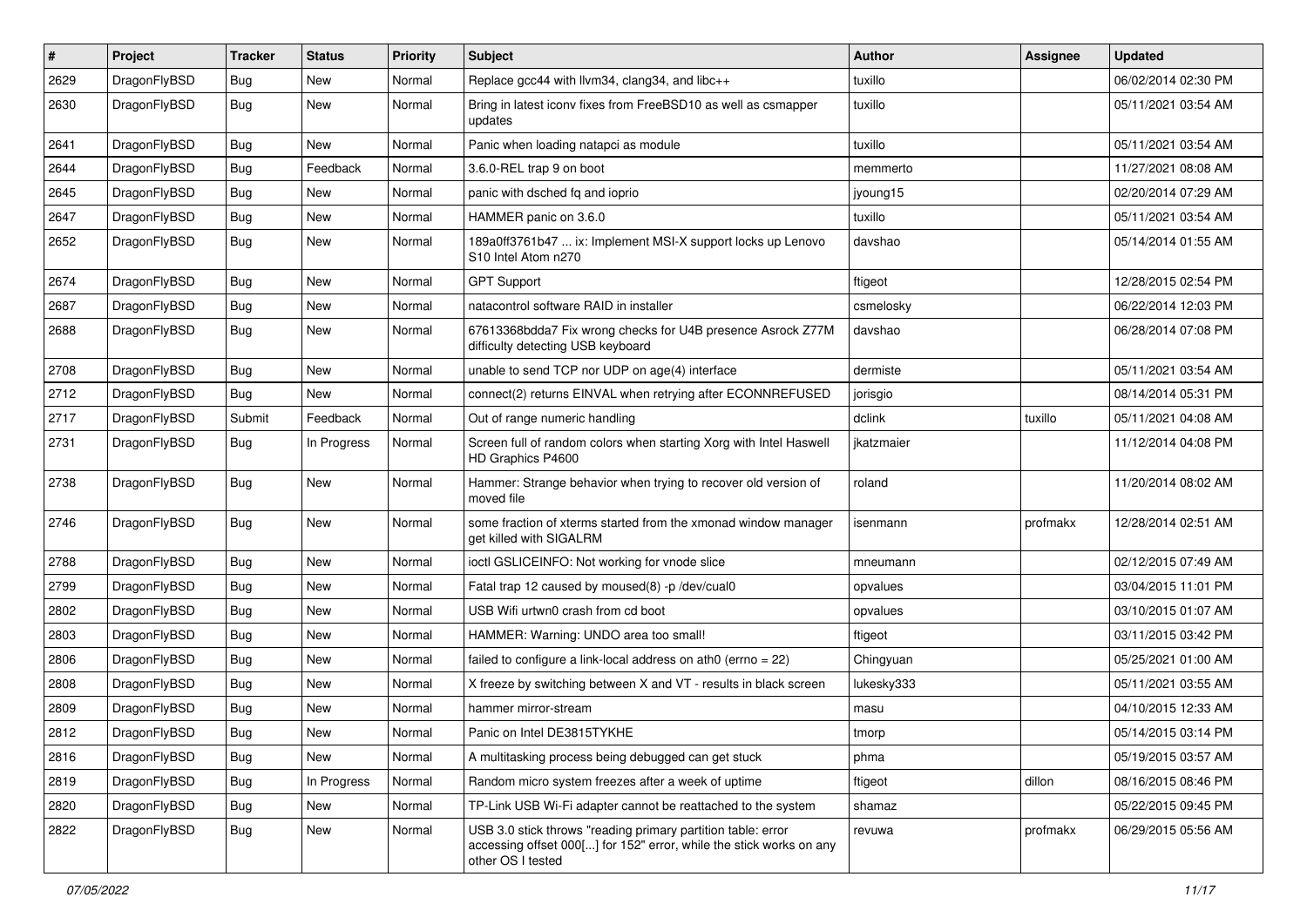| $\pmb{\#}$ | Project      | <b>Tracker</b> | <b>Status</b> | <b>Priority</b> | <b>Subject</b>                                                                                                       | Author           | <b>Assignee</b> | <b>Updated</b>      |
|------------|--------------|----------------|---------------|-----------------|----------------------------------------------------------------------------------------------------------------------|------------------|-----------------|---------------------|
| 2835       | DragonFlyBSD | Bug            | New           | Normal          | /usr/include/c++/5.0/bits/c++locale.h likes<br>POSIX_C_SOURCE>=200809                                                | davshao          |                 | 11/18/2015 03:40 AM |
| 2840       | DragonFlyBSD | <b>Bug</b>     | <b>New</b>    | Normal          | wrong voltage is reported                                                                                            | vellowrabbit2010 |                 | 09/11/2015 06:09 PM |
| 2852       | DragonFlyBSD | Bug            | New           | Normal          | Hammer File System - hangs on undo during system boot / mount -<br>will not recover on DragonFlyBSD newer than 3.6.0 | abale            |                 | 05/11/2021 04:07 AM |
| 2857       | DragonFlyBSD | <b>Bug</b>     | New           | Normal          | hammer stalls via bitcoin-qt                                                                                         | tkusumi          |                 | 11/30/2015 06:52 AM |
| 2863       | DragonFlyBSD | Bug            | New           | Normal          | HAMMER synch tid is zero                                                                                             | shamaz           |                 | 12/12/2015 11:24 PM |
| 2874       | DragonFlyBSD | Bug            | New           | Normal          | make world DESTDIR=/emptydir fails                                                                                   | pascii           |                 | 12/25/2015 07:04 AM |
| 2881       | DragonFlyBSD | Bug            | <b>New</b>    | Normal          | Pulseaudio hangs/resets system when starting X11                                                                     | mneumann         |                 | 01/09/2016 03:08 AM |
| 2886       | DragonFlyBSD | Bug            | <b>New</b>    | Normal          | dragonfly mail agent: sending a testmail causes high system load                                                     | worf             |                 | 02/05/2016 05:53 AM |
| 2890       | DragonFlyBSD | Bug            | <b>New</b>    | Normal          | not able to boot usb installer on Toshiba Chromebook 2                                                               | johnnywhishbone  |                 | 02/22/2016 03:42 AM |
| 2891       | DragonFlyBSD | Bug            | <b>New</b>    | Normal          | Kernel panic in IEEE802.11 related code                                                                              | shamaz           |                 | 05/29/2016 05:49 PM |
| 2892       | DragonFlyBSD | <b>Bug</b>     | New           | Normal          | swap pager:indefinite wait bufferf error                                                                             | lhmwzy           |                 | 02/21/2016 10:32 PM |
| 2898       | DragonFlyBSD | <b>Bug</b>     | New           | Normal          | HAMMER panic                                                                                                         | pavalos          |                 | 11/03/2018 07:05 AM |
| 2917       | DragonFlyBSD | Bug            | New           | Normal          | da8: reading primary partition table: error accessing offset<br>000000000000 for 512                                 | liweitianux      |                 | 05/11/2021 08:43 PM |
| 2921       | DragonFlyBSD | Submit         | <b>New</b>    | Normal          | Allow moused to accept userland mouse events                                                                         | tautolog         |                 | 05/11/2021 04:08 AM |
| 2924       | DragonFlyBSD | Bug            | New           | Normal          | cat -v fails to tag characters in extended table with M- prefix with<br>some locales                                 | sevan            |                 | 07/11/2016 07:18 AM |
| 2933       | DragonFlyBSD | Submit         | <b>New</b>    | Normal          | Remove unix domain socket support from cat(1)                                                                        | sevan            |                 | 08/01/2016 08:10 PM |
| 2936       | DragonFlyBSD | <b>Bug</b>     | New           | Normal          | loader.efi crashes while loading kernel                                                                              | spaceille        |                 | 08/20/2016 06:17 AM |
| 2957       | DragonFlyBSD | <b>Bug</b>     | Feedback      | Normal          | swapoff -a followed by swapon -a doesn't give your swap back                                                         | neilb            |                 | 10/09/2016 04:17 AM |
| 2958       | DragonFlyBSD | Bug            | Feedback      | Normal          | Hammer FS dies during pruning after massive write load                                                               | neilb            |                 | 10/11/2016 04:20 AM |
| 2970       | DragonFlyBSD | Bug            | <b>New</b>    | Normal          | kernel 4.7: "Is -I" causes panic on UDF filesystem: "bgetvp -<br>overlapping buffer"                                 | peeter           |                 | 12/21/2016 02:46 AM |
| 2972       | DragonFlyBSD | Bug            | New           | Normal          | ipfw3 "deny to me" does not work correctly                                                                           | mneumann         |                 | 12/27/2016 12:11 PM |
| 2994       | DragonFlyBSD | Bug            | New           | Normal          | Intermittent boot hangs after git: hammer - HAMMER Version 7                                                         | davshao          |                 | 03/30/2017 02:06 PM |
| 3006       | DragonFlyBSD | Bug            | New           | Normal          | boot0cfg: panic in kern_udev.c in function _udev_dict_set_cstr when<br>installing in VirtualBox                      | MichiGreat       |                 | 04/01/2017 02:22 PM |
| 3011       | DragonFlyBSD | Bug            | In Progress   | Normal          | dragonfly/sys/dev/netif/re/re.c: suspicious code?                                                                    | dcb              |                 | 07/29/2017 01:26 AM |
| 3018       | DragonFlyBSD | Bug            | New           | Normal          | sys/bus/u4b/wlan/if_run.c:5464]: (style) Redundant condition                                                         | dcb              |                 | 04/11/2017 11:26 AM |
| 3021       | DragonFlyBSD | Bug            | In Progress   | Normal          | sys/dev/drm/i915/i915_gem_stolen.c:115]: (error) Signed integer<br>overflow for expression '65535<<20'               | dcb              |                 | 04/11/2017 12:46 PM |
| 3022       | DragonFlyBSD | Bug            | New           | Normal          | sys/dev/netif/ath/ath/if_ath.c:2142: strange bitmask?                                                                | dcb              |                 | 04/11/2017 11:49 AM |
| 3025       | DragonFlyBSD | <b>Bug</b>     | New           | Normal          | sys/dev/powermng/powernow/powernow.c:284: bad comparison?                                                            | dcb              |                 | 09/23/2017 07:45 AM |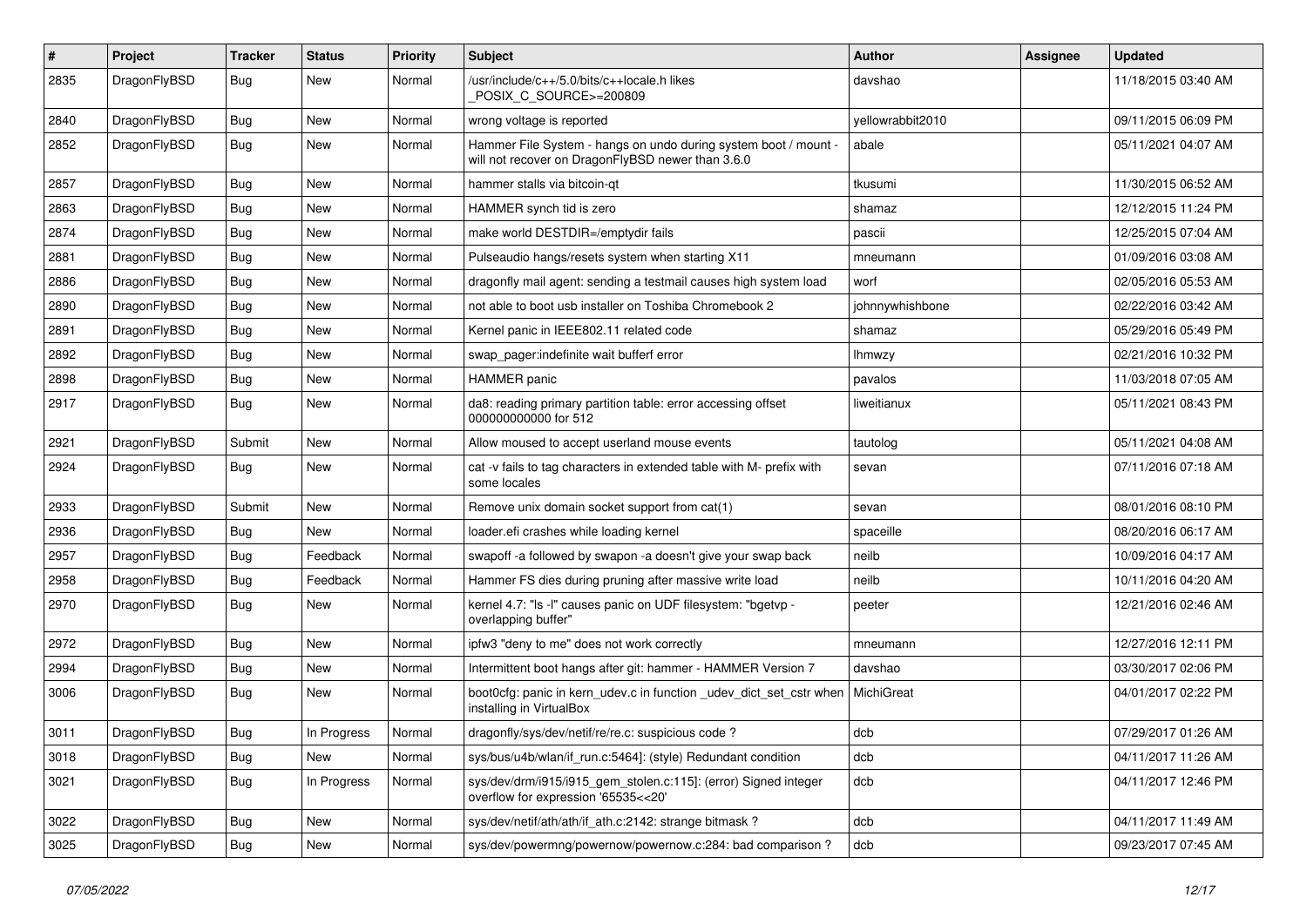| #    | Project      | <b>Tracker</b> | <b>Status</b> | <b>Priority</b> | <b>Subject</b>                                                                                                     | Author                 | <b>Assignee</b> | <b>Updated</b>      |
|------|--------------|----------------|---------------|-----------------|--------------------------------------------------------------------------------------------------------------------|------------------------|-----------------|---------------------|
| 3028 | DragonFlyBSD | <b>Bug</b>     | In Progress   | Normal          | installer: confusion of set/get disk encryption passphrase dialogs                                                 | liweitianux            | tuxillo         | 06/03/2022 05:13 PM |
| 3029 | DragonFlyBSD | Bug            | New           | Normal          | Running DflyBSD 4.8 on FreeBSD bhyve as a guest                                                                    | iron                   |                 | 05/13/2022 04:33 AM |
| 3031 | DragonFlyBSD | Submit         | In Progress   | Normal          | Update drm/radeon to Linux 4.7.10 as much as possible                                                              | davshao                | ftigeot         | 08/19/2021 12:33 PM |
| 3035 | DragonFlyBSD | Bug            | New           | Normal          | panic: assertion "cpu >= 0 && cpu < ncpus" failed in netisr_cpuport<br>at /usr/src/sys/net/netisr2.h:87            | masu                   |                 | 05/11/2017 01:24 AM |
| 3036 | DragonFlyBSD | <b>Bug</b>     | New           | Normal          | panic in icmp redirect start() ASSERT IN NETISR(0)                                                                 | tautolog               |                 | 05/11/2017 07:27 PM |
| 3041 | DragonFlyBSD | Submit         | <b>New</b>    | Normal          | firmware: Remove embedding of multiple images in one module.                                                       | Anonymous              |                 | 12/25/2020 02:15 AM |
| 3047 | DragonFlyBSD | <b>Bug</b>     | New           | Normal          | HAMMER critical write error                                                                                        | samuel                 |                 | 06/19/2019 09:50 AM |
| 3049 | DragonFlyBSD | Bug            | New           | Normal          | panic DragonFly v4.8.1-RELEASE by mounting a malformed<br>msdosfs image [12.128]                                   | open.source@ribose.com |                 | 08/14/2017 02:53 AM |
| 3051 | DragonFlyBSD | Bug            | New           | Normal          | panic DragonFly v4.8.1-RELEASE by mounting a malformed NTFS<br>image [12.000]                                      | open.source@ribose.com |                 | 08/14/2017 03:20 AM |
| 3052 | DragonFlyBSD | Bug            | <b>New</b>    | Normal          | panic DragonFly v4.8.1-RELEASE by mounting a malformed NTFS<br>image [64.000]                                      | open.source@ribose.com |                 | 08/14/2017 03:22 AM |
| 3076 | DragonFlyBSD | Bug            | New           | Normal          | sys/dev/netif/ig hal/e1000 ich8lan.c:1594: sanity checking mixup?                                                  | dcb                    |                 | 10/11/2017 01:58 AM |
| 3089 | DragonFlyBSD | Bug            | In Progress   | Normal          | vtnet(4) - disable TCP checksum offload by default                                                                 | ilane                  | vadaszi         | 05/11/2021 04:14 AM |
| 3110 | DragonFlyBSD | Bug            | New           | Normal          | crash with ipfw3 under load                                                                                        | bnegre82               |                 | 12/09/2017 06:22 AM |
| 3116 | DragonFlyBSD | Bug            | New           | Normal          | da0 detects on very big volume if to _remove_usb install stick and<br>reboot on Intel NUC5PPYH                     | dpostolov              |                 | 01/07/2018 09:40 PM |
| 3117 | DragonFlyBSD | Bug            | <b>New</b>    | Normal          | Problem with colours if "intel" video-driver used                                                                  | dpostolov              |                 | 01/07/2018 11:35 PM |
| 3120 | DragonFlyBSD | Bug            | <b>New</b>    | Normal          | Intel AC 8260 firmware does not load                                                                               | Vintodrimmer           |                 | 08/28/2018 03:30 AM |
| 3134 | DragonFlyBSD | <b>Bug</b>     | New           | Normal          | RFC 3021 (/31 networks) appear to be unsupported                                                                   | jailbird               |                 | 05/16/2018 11:03 PM |
| 3135 | DragonFlyBSD | Submit         | <b>New</b>    | Normal          | Add EVFILT_RECV and EVFILT_SEND                                                                                    | tautolog               |                 | 05/25/2018 09:59 PM |
| 3139 | DragonFlyBSD | Bug            | New           | Normal          | USB Mouse Does Not Work in DragonflyBSD guest on VirtualBox                                                        | chiguy1256             |                 | 06/24/2018 10:14 PM |
| 3141 | DragonFlyBSD | Bug            | New           | Normal          | dhclient blocks boot process                                                                                       | rowo                   |                 | 12/16/2018 11:01 AM |
| 3142 | DragonFlyBSD | Submit         | <b>New</b>    | Normal          | lib/libdmsg: Unbreak using new API EVP_CIPHER_CTX_new()                                                            | tkusumi                |                 | 07/08/2018 04:18 AM |
| 3143 | DragonFlyBSD | <b>Bug</b>     | New           | Normal          | assertion "0" failed in hammer2_inode_xop_chain_sync                                                               | cbin                   |                 | 07/18/2018 12:50 PM |
| 3145 | DragonFlyBSD | Submit         | In Progress   | Normal          | Update libelf to FreeBSD 12 current and build as base library usable<br>by ports                                   | davshao                | tuxillo         | 08/20/2021 03:58 PM |
| 3147 | DragonFlyBSD | Submit         | New           | Normal          | Enable headless installation                                                                                       | ddegroot               |                 | 10/09/2018 01:25 PM |
| 3152 | DragonFlyBSD | Bug            | Feedback      | Normal          | Console's size in ttyv0 and single user mode is sticking to 80x25,<br>while ttyv1 can make use of the whole screen | overtime               |                 | 02/24/2019 01:08 AM |
| 3154 | DragonFlyBSD | Submit         | New           | Normal          | Update serial handling in bootloader                                                                               | ddegroot               | dillon          | 11/06/2018 11:21 PM |
| 3157 | DragonFlyBSD | Bug            | New           | Normal          | TP-Link UE300 not working in 5.2-RELEASE                                                                           | tuxillo                |                 | 11/15/2018 02:08 PM |
| 3160 | DragonFlyBSD | Submit         | In Progress   | Normal          | State the implementation difference in pkill/pgrep manual                                                          | sevan                  | tuxillo         | 06/03/2022 05:15 PM |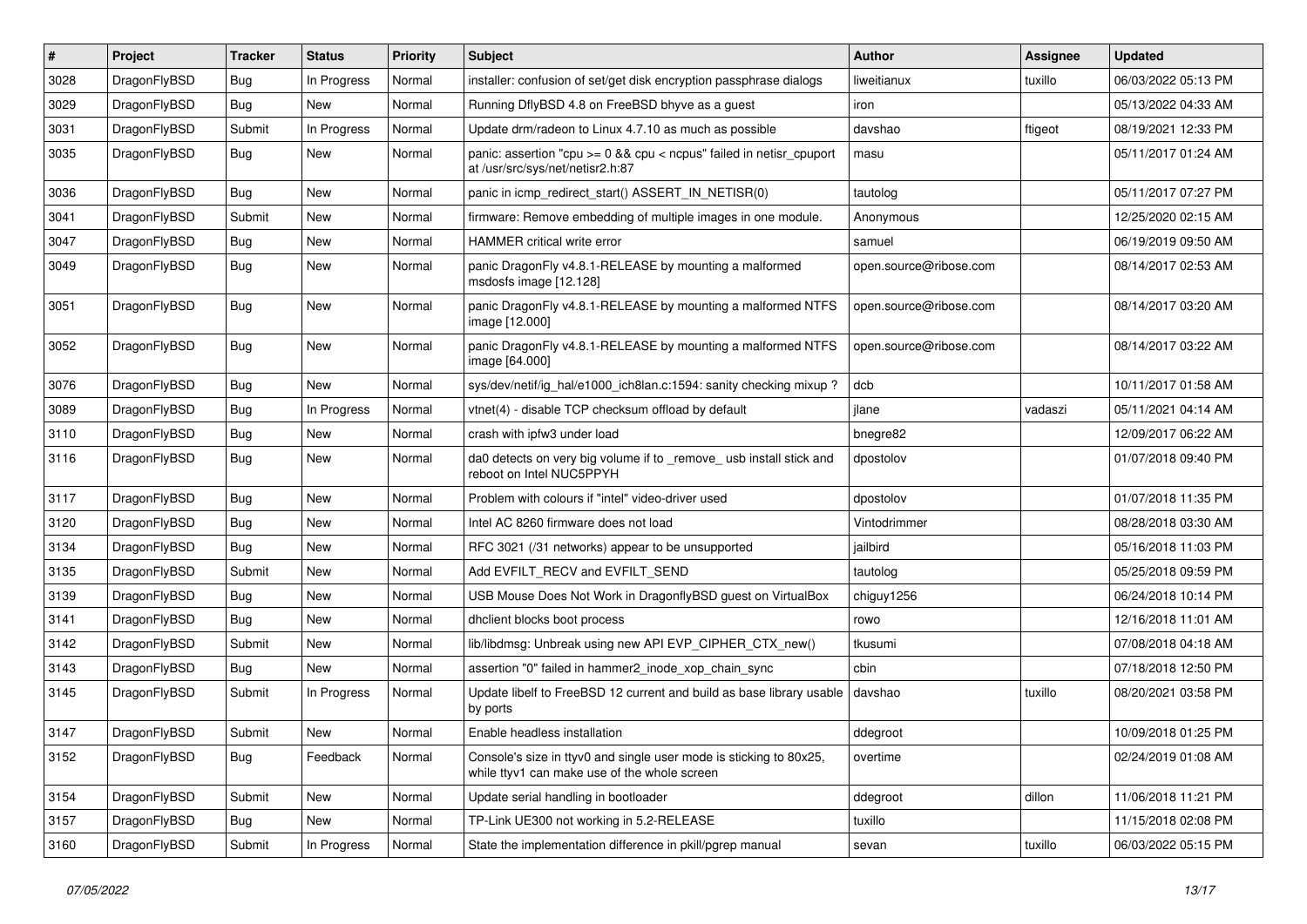| $\sharp$ | Project      | <b>Tracker</b> | <b>Status</b> | <b>Priority</b> | Subject                                                                                 | Author            | <b>Assignee</b> | <b>Updated</b>      |
|----------|--------------|----------------|---------------|-----------------|-----------------------------------------------------------------------------------------|-------------------|-----------------|---------------------|
| 3165     | DragonFlyBSD | <b>Bug</b>     | New           | Normal          | Looping at boot time                                                                    | gop               |                 | 12/28/2018 01:04 PM |
| 3170     | DragonFlyBSD | <b>Bug</b>     | New           | Normal          | repeatable nfsd crash                                                                   | tse               |                 | 06/11/2020 05:52 AM |
| 3184     | DragonFlyBSD | <b>Bug</b>     | <b>New</b>    | Normal          | tsleep(9) return value when PCATCH specified                                            | tkusumi           |                 | 04/03/2019 06:49 AM |
| 3189     | DragonFlyBSD | Bug            | <b>New</b>    | Normal          | Allow DragonFly Mail Agent to accept an alternate config via<br>command line switch     | iang              |                 | 08/16/2021 12:42 AM |
| 3196     | DragonFlyBSD | <b>Bug</b>     | New           | Normal          | test issue after redmine upgrade (2)                                                    | tuxillo           |                 | 07/05/2019 04:33 AM |
| 3197     | DragonFlyBSD | <b>Bug</b>     | New           | Normal          | DragonFly upgrades                                                                      | tse               |                 | 04/18/2020 04:18 PM |
| 3199     | DragonFlyBSD | <b>Bug</b>     | <b>New</b>    | Normal          | PFS label not found panic                                                               | tse               |                 | 08/21/2019 03:51 AM |
| 3201     | DragonFlyBSD | Submit         | New           | Normal          | Fixes make search display                                                               | htse              |                 | 08/20/2021 04:02 PM |
| 3206     | DragonFlyBSD | Submit         | <b>New</b>    | Normal          | update psm/kbd to FreeBSD 12.0 code                                                     | htse              |                 | 10/05/2019 03:49 PM |
| 3208     | DragonFlyBSD | Bug            | <b>New</b>    | Normal          | Crash related to nfsd                                                                   | tse               |                 | 06/11/2020 05:52 AM |
| 3209     | DragonFlyBSD | Bug            | New           | Normal          | svc has some minor bugs                                                                 | arcade@b1t.name   |                 | 10/24/2019 09:08 AM |
| 3215     | DragonFlyBSD | <b>Bug</b>     | <b>New</b>    | Normal          | Hang in tcdrain(3) after write(3)                                                       | noloader          |                 | 11/25/2019 03:08 PM |
| 3217     | DragonFlyBSD | Bug            | <b>New</b>    | Normal          | rescue tools: make install fails if rescue folder doesn't exist                         | t_dfbsd           |                 | 11/27/2019 08:16 PM |
| 3218     | DragonFlyBSD | Bug            | <b>New</b>    | Normal          | Kernel panics are not sent to comconsole when booted over EFI                           | mqudsi            |                 | 12/02/2019 08:52 PM |
| 3219     | DragonFlyBSD | <b>Bug</b>     | <b>New</b>    | Normal          | x11/xorg port can not be build                                                          | <b>UlasSAYGIN</b> |                 | 03/31/2020 08:57 AM |
| 3222     | DragonFlyBSD | Bug            | New           | Normal          | gcc - undefined reference to '__atomic_load' (missing libatomic?)                       | mneumann          |                 | 02/08/2020 02:45 AM |
| 3224     | DragonFlyBSD | Bug            | <b>New</b>    | Normal          | Kernel panic when trying to ping6                                                       | zhtw              |                 | 03/08/2020 08:55 AM |
| 3225     | DragonFlyBSD | Bug            | New           | Normal          | nfsd freeze when using qemu                                                             | tse               |                 | 03/17/2020 11:52 AM |
| 3226     | DragonFlyBSD | Bug            | <b>New</b>    | Normal          | Xorg freezes in vm: thread stuck in "objtrm1"                                           | peeter            |                 | 04/08/2020 02:10 AM |
| 3227     | DragonFlyBSD | Submit         | <b>New</b>    | Normal          | Add HAMMER2 instructions in the installation medium README                              | daftaupe          |                 | 03/26/2020 03:34 PM |
| 3231     | DragonFlyBSD | <b>Bug</b>     | <b>New</b>    | Normal          | wifi drops on 5.8                                                                       | tse               |                 | 04/06/2020 05:08 AM |
| 3235     | DragonFlyBSD | Bug            | <b>New</b>    | Normal          | Kernel panic in devfs_vnops.c                                                           | mneumann          |                 | 04/28/2020 07:00 AM |
| 3238     | DragonFlyBSD | <b>Bug</b>     | New           | Normal          | race conditions when printing from vkernel console                                      | piecuch           |                 | 05/19/2020 02:50 PM |
| 3239     | DragonFlyBSD | Bug            | New           | Normal          | unable to SIGKILL glitched emacs                                                        | piecuch           |                 | 05/26/2020 03:30 AM |
| 3243     | DragonFlyBSD | <b>Bug</b>     | New           | Normal          | SMART status not reported properly for SSD disks                                        | daftaupe          |                 | 09/09/2020 11:03 PM |
| 3245     | DragonFlyBSD | Bug            | <b>New</b>    | Normal          | panic: free: guard1x fail, i915 load from loader.conf                                   | polachok          |                 | 08/21/2020 10:36 AM |
| 3246     | DragonFlyBSD | <b>Bug</b>     | <b>New</b>    | Normal          | HAMMER2 unable to handle ENOSPC properly                                                | tkusumi           |                 | 09/04/2020 11:11 AM |
| 3247     | DragonFlyBSD | <b>Bug</b>     | New           | Normal          | Kernel panic doing nothing much                                                         | phma              |                 | 09/12/2020 11:40 PM |
| 3249     | DragonFlyBSD | <b>Bug</b>     | New           | Normal          | HAMMER2 fsync(2) not working properly                                                   | tkusumi           |                 | 09/21/2020 07:07 AM |
| 3252     | DragonFlyBSD | <b>Bug</b>     | New           | Normal          | tcsetattr/tcgetattr set errno incorrectly on non-TTY                                    | tonyc             |                 | 10/26/2020 09:34 PM |
| 3269     | DragonFlyBSD | <b>Bug</b>     | In Progress   | Normal          | Is double-buffer'd buf still required by HAMMER2 ?                                      | tkusumi           |                 | 05/12/2021 04:09 PM |
| 3276     | DragonFlyBSD | Submit         | New           | Normal          | Add option controlling whether gpt expand expands the last partition<br>(needs testing) | falsifian         |                 | 07/10/2021 03:35 AM |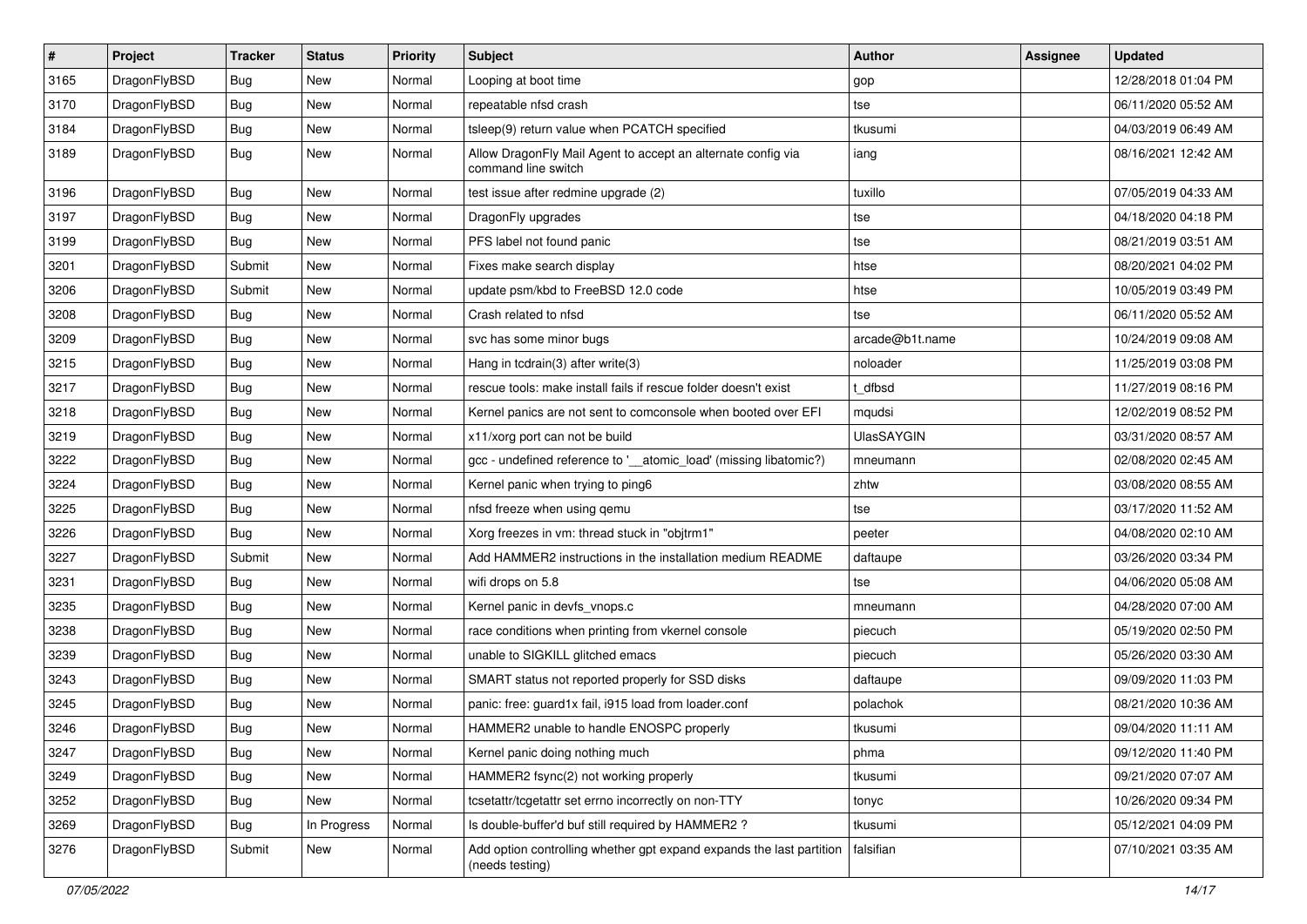| #    | Project      | <b>Tracker</b> | <b>Status</b> | <b>Priority</b> | Subject                                                                                                   | <b>Author</b>      | <b>Assignee</b> | <b>Updated</b>      |
|------|--------------|----------------|---------------|-----------------|-----------------------------------------------------------------------------------------------------------|--------------------|-----------------|---------------------|
| 3278 | DragonFlyBSD | <b>Bug</b>     | <b>New</b>    | Normal          | Second screen image is distorted                                                                          | arcade@b1t.name    |                 | 07/10/2021 03:36 AM |
| 3280 | DragonFlyBSD | Bug            | <b>New</b>    | Normal          | KMS console and i915(4) not working in 6.0                                                                | cmusser            |                 | 07/10/2021 03:35 AM |
| 3281 | DragonFlyBSD | <b>Bug</b>     | <b>New</b>    | Normal          | Crash after leaving unattended for a while                                                                | bhaible            |                 | 07/10/2021 03:32 AM |
| 3282 | DragonFlyBSD | Bug            | <b>New</b>    | Normal          | unexpected errno value from fopen()                                                                       | bhaible            |                 | 07/10/2021 03:34 AM |
| 3283 | DragonFlyBSD | <b>Bug</b>     | <b>New</b>    | Normal          | mknodat() cannot create FIFOs                                                                             | bhaible            |                 | 07/10/2021 03:34 AM |
| 3284 | DragonFlyBSD | <b>Bug</b>     | New           | Normal          | Wrong towlower() result for U+038A                                                                        | bhaible            |                 | 07/10/2021 03:34 AM |
| 3295 | DragonFlyBSD | Bug            | In Progress   | Normal          | Adapt devel/libvirt for nvmm                                                                              | tuxillo            | tuxillo         | 11/03/2021 04:56 PM |
| 3298 | DragonFlyBSD | Bug            | New           | Normal          | Running "w" and having logged in via XDM through VNC, "w" prints<br>an extra error message                | piecuch            |                 | 10/25/2021 09:16 AM |
| 3299 | DragonFlyBSD | Bug            | In Progress   | Normal          | DragonFlyBSD reports utterly wrong uptime (most of the time, right<br>after booting in)                   | adrian             |                 | 11/11/2021 01:43 PM |
| 3300 | DragonFlyBSD | Bug            | New           | Normal          | Running Xvnc from TigerVNC package through the INETD daemon<br>in TCP WAIT mode fails hard                | adrian             |                 | 01/08/2022 04:25 AM |
| 3301 | DragonFlyBSD | <b>Bug</b>     | <b>New</b>    | Normal          | Gkrellm from the packages is not showing logged in users in main<br>window, logged in users always $== 0$ | adrian             |                 | 01/08/2022 04:24 AM |
| 3302 | DragonFlyBSD | <b>Bug</b>     | <b>New</b>    | Normal          | Will not boot on System76 Lemur Pro (lemp10)                                                              | piecuch            |                 | 11/03/2021 10:21 AM |
| 3310 | DragonFlyBSD | Bug            | In Progress   | Normal          | NVMM+QEMU fail to boot with UEFI: Mem Assist Failed<br>[gpa=0xfffffff0]                                   | liweitianux        |                 | 01/11/2022 03:22 PM |
| 3312 | DragonFlyBSD | Submit         | New           | Normal          | hammer2: redundant chain modify after chain creation                                                      | tkusumi            |                 | 05/15/2022 01:35 PM |
| 3313 | DragonFlyBSD | Bug            | <b>New</b>    | Normal          | Can't boot from my live USB at all. The kernel loading process<br>hangs.                                  | rempas             |                 | 06/03/2022 12:16 AM |
| 3314 | DragonFlyBSD | <b>Bug</b>     | <b>New</b>    | Normal          | Bring virtio_console(4) from FreeBSD                                                                      | tuxillo            | tuxillo         | 05/29/2022 08:24 AM |
| 3316 | DragonFlyBSD | Bug            | <b>New</b>    | Normal          | hammer2 dirent create() allows creating >1 dirents with the same<br>name                                  | tkusumi            |                 | 06/05/2022 12:35 PM |
| 3317 | DragonFlyBSD | <b>Bug</b>     | In Progress   | Normal          | Network vtnet0 not working on Hetzner cloud                                                               | mneumann           |                 | 06/18/2022 03:55 AM |
| 3318 | DragonFlyBSD | Bug            | In Progress   | Normal          | Segmenation fault when a process resumed with checkpt exits                                               | zabolekar          | tuxillo         | 06/18/2022 08:24 AM |
| 3319 | DragonFlyBSD | <b>Bug</b>     | New           | Normal          | setproctitle() calls can change effect of later setproctitle() calls                                      | tonyc              |                 | 06/29/2022 06:10 PM |
| 285  | DragonFlyBSD | <b>Bug</b>     | Feedback      | Low             | interrupt latency with re without ip address configured                                                   | thomas.nikolajsen  |                 | 02/20/2014 10:30 AM |
| 293  | DragonFlyBSD | <b>Bug</b>     | Feedback      | Low             | Various updates to the handbook                                                                           | victor             | victor          | 03/10/2013 04:46 AM |
| 385  | DragonFlyBSD | <b>Bug</b>     | Feedback      | Low             | Mail archive address removal                                                                              | justin             | justin          | 03/09/2013 11:24 AM |
| 600  | DragonFlyBSD | <b>Bug</b>     | New           | Low             | /sys/libkern/karc4random                                                                                  | robin_carey5       | profmakx        | 01/19/2015 03:07 AM |
| 679  | DragonFlyBSD | <b>Bug</b>     | New           | Low             | Netgraph backward compatibility for old *LEN constants                                                    | nant               | nant            | 02/18/2014 05:45 AM |
| 725  | DragonFlyBSD | Bug            | In Progress   | Low             | 'make distribution' fails w/'ro' /usr/obj                                                                 | c.turner           |                 | 03/09/2013 01:01 PM |
| 1127 | DragonFlyBSD | <b>Bug</b>     | Feedback      | Low             | cdrom drive not detected                                                                                  | tgr                | corecode        | 01/15/2015 08:55 AM |
| 1148 | DragonFlyBSD | <b>Bug</b>     | In Progress   | Low             | BCM4311 wireless network adapter detected but not functional                                              | archimedes.gaviola |                 | 05/11/2021 04:00 AM |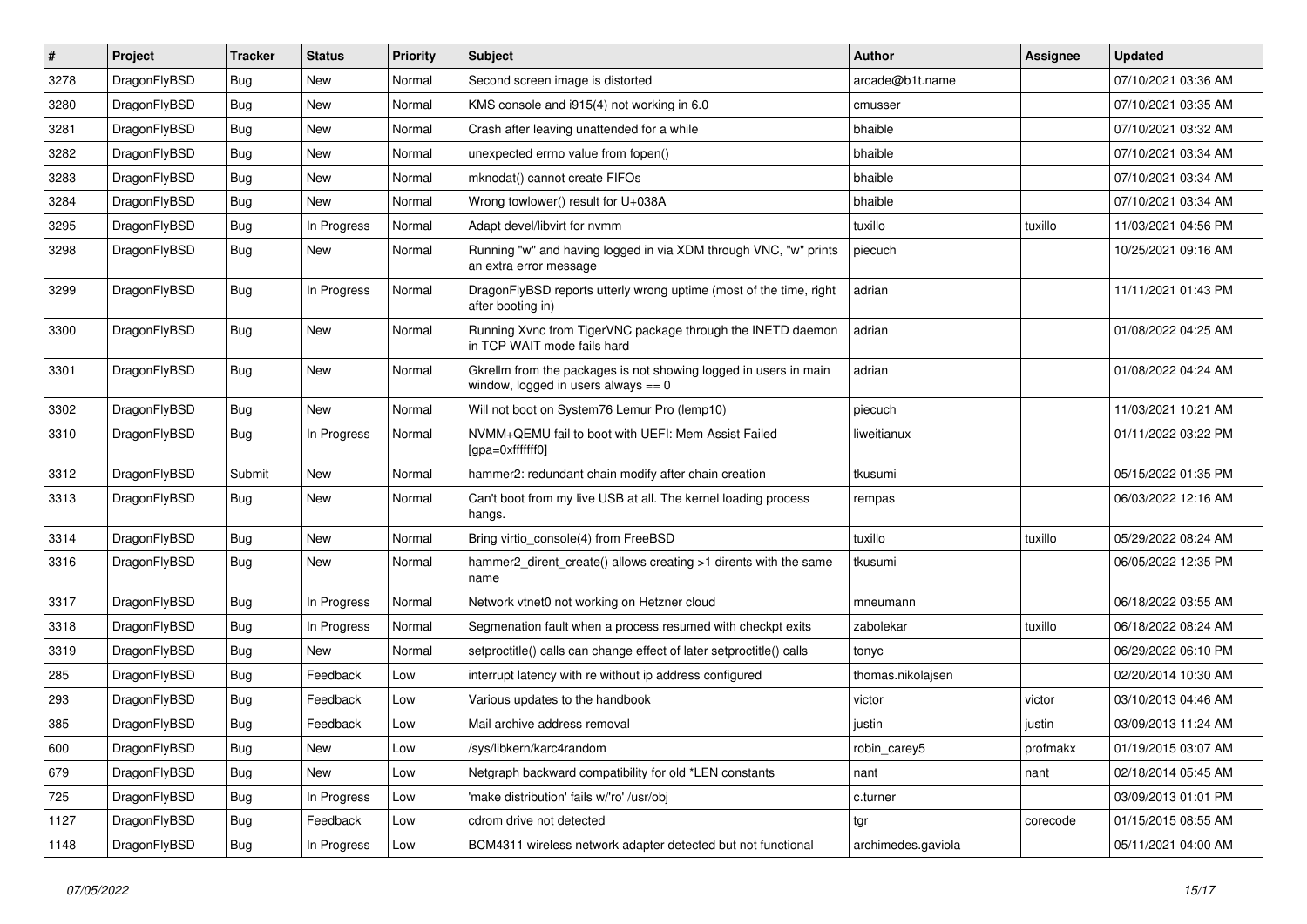| #    | Project      | <b>Tracker</b> | <b>Status</b> | <b>Priority</b> | Subject                                                                                                       | Author           | Assignee | <b>Updated</b>      |
|------|--------------|----------------|---------------|-----------------|---------------------------------------------------------------------------------------------------------------|------------------|----------|---------------------|
| 1313 | DragonFlyBSD | Bug            | New           | Low             | Signal code in kernel needs major overhaul (signal queues,<br>si_code, si_addr)                               | hasso            |          | 05/11/2021 04:00 AM |
| 1428 | DragonFlyBSD | Bug            | Feedback      | Low             | POSIX.1e implementation is too old                                                                            | hasso            | tuxillo  | 05/11/2021 04:00 AM |
| 1532 | DragonFlyBSD | Bug            | <b>New</b>    | Low             | jemalloc doesn't work on DragonFly                                                                            | hasso            | sjg      | 08/02/2011 01:14 AM |
| 1538 | DragonFlyBSD | <b>Bug</b>     | <b>New</b>    | Low             | mountroot should probe file systems                                                                           | corecode         | alexh    | 11/24/2010 06:35 PM |
| 1714 | DragonFlyBSD | <b>Bug</b>     | New           | Low             | hwpmc                                                                                                         | alexh            | swildner | 08/18/2012 02:03 PM |
| 1819 | DragonFlyBSD | Bug            | In Progress   | Low             | truss - Major revamping task list                                                                             | tuxillo          | tuxillo  | 11/27/2021 08:45 AM |
| 1882 | DragonFlyBSD | <b>Bug</b>     | New           | Low             | Idea for handling new USB vendor/device codes                                                                 | bmk              |          | 10/20/2010 12:15 PM |
| 1947 | DragonFlyBSD | Bug            | <b>New</b>    | Low             | GA-880GM-UD2H (rev. 1.3) AHCI fails to detect disks at the end of<br>the RAID controller                      | eocallaghan      |          | 11/27/2021 08:46 AM |
| 1982 | DragonFlyBSD | <b>Bug</b>     | <b>New</b>    | Low             | There is no linuxulator on x86-64                                                                             | herrgard         |          | 05/31/2022 02:25 PM |
| 2020 | DragonFlyBSD | Bug            | <b>New</b>    | Low             | Port brcm80211 driver from Linux to DragonFly BSD                                                             | studer           |          | 03/05/2011 10:54 PM |
| 2095 | DragonFlyBSD | <b>Bug</b>     | <b>New</b>    | Low             | Running installer post-install: Unsupported DFUI transport "                                                  | greenrd          |          | 06/26/2011 09:20 AM |
| 2252 | DragonFlyBSD | <b>Bug</b>     | <b>New</b>    | Low             | snd hda not useable if loaded via /boot/loader.conf                                                           | xbit             | swildner | 12/14/2011 12:23 AM |
| 2403 | DragonFlyBSD | Bug            | <b>New</b>    | Low             | newfs -E doesn't handle /dev/serno device names properly                                                      | ftigeot          |          | 08/17/2012 05:07 AM |
| 2529 | DragonFlyBSD | <b>Bug</b>     | New           | Low             | Sundance network adapter is not detected and attached                                                         | kworr            |          | 03/25/2013 02:29 AM |
| 2552 | DragonFlyBSD | Bug            | <b>New</b>    | Low             | hammer recovery should indicate progress                                                                      | phma             |          | 05/03/2013 12:13 AM |
| 2631 | DragonFlyBSD | Bug            | In Progress   | Low             | Verify library versioning current with full package build and switch it<br>on (after publishing packages)     | tuxillo          |          | 05/11/2021 04:06 AM |
| 2636 | DragonFlyBSD | Bug            | Feedback      | Low             | Add -x flag to iostat (a la solaris)                                                                          | tuxillo          |          | 05/11/2021 04:07 AM |
| 2675 | DragonFlyBSD | <b>Bug</b>     | New           | Low             | Ultimate N WiFi Link 5300 get iwn_intr: fatal firmware error on 5GHz                                          | revuwa           |          | 05/11/2021 04:07 AM |
| 2680 | DragonFlyBSD | Bug            | <b>New</b>    | Low             | boot0cfg update makes box unbootable                                                                          | herrgard         |          | 06/10/2014 06:02 AM |
| 2721 | DragonFlyBSD | Submit         | Feedback      | Low             | Some few zalloc calls to objcache ones replacements                                                           | dclink           | tuxillo  | 05/11/2021 04:08 AM |
| 2790 | DragonFlyBSD | Submit         | New           | Low             | filedesc softrefs increment code factoring                                                                    | dclink           |          | 02/21/2015 04:00 AM |
| 2797 | DragonFlyBSD | Bug            | In Progress   | Low             | vkernels with & without machdep.pmap_mmu_optimize                                                             | yellowrabbit2010 |          | 11/27/2021 08:06 AM |
| 2858 | DragonFlyBSD | Bug            | <b>New</b>    | Low             | Installer "Local or UTC" question should have "No" selected by<br>default.                                    | cgag             |          | 12/02/2015 01:18 PM |
| 2859 | DragonFlyBSD | Bug            | <b>New</b>    | Low             | Installer configuration menu always highlights "Select timezone", no<br>matter which step was last completed. | cgag             |          | 12/02/2015 01:54 PM |
| 2877 | DragonFlyBSD | Bug            | New           | Low             | sed fails when working with UTF-8 locale and non-UTF symbols                                                  | arcade@b1t.name  |          | 12/30/2015 11:20 AM |
| 2878 | DragonFlyBSD | Bug            | New           | Low             | [fix] CCVER problem when using clang and cpu extensions<br>(intrinsics)                                       | arcade@b1t.name  |          | 06/24/2016 04:25 AM |
| 2882 | DragonFlyBSD | <b>Bug</b>     | New           | Low             | bridge sends packets from individual interfaces                                                               | arcade@b1t.name  |          | 01/09/2016 12:43 PM |
| 2887 | DragonFlyBSD | <b>Bug</b>     | New           | Low             | Missing extattr_namespace_to_string and<br>extattr_string_to_namespace functions                              | rubenk           |          | 02/06/2016 05:09 AM |